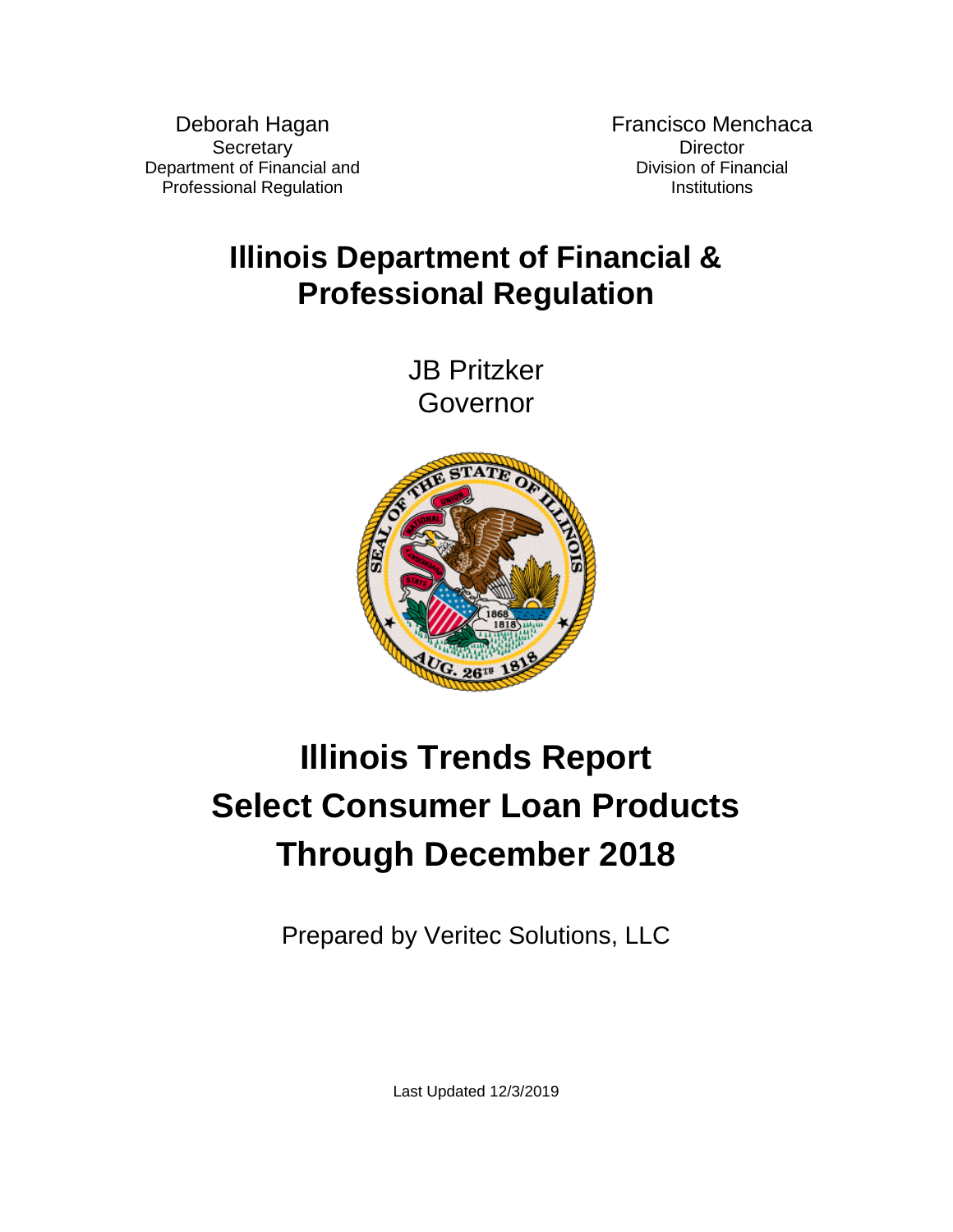#### **Illinois Trends Report – Select Consumer Loan Products**

#### Table of Contents

| Payday Loan Average Term, Advance Amount, and Finance Charge 17         |  |
|-------------------------------------------------------------------------|--|
|                                                                         |  |
|                                                                         |  |
|                                                                         |  |
|                                                                         |  |
|                                                                         |  |
|                                                                         |  |
|                                                                         |  |
|                                                                         |  |
|                                                                         |  |
|                                                                         |  |
|                                                                         |  |
|                                                                         |  |
|                                                                         |  |
|                                                                         |  |
|                                                                         |  |
|                                                                         |  |
|                                                                         |  |
|                                                                         |  |
|                                                                         |  |
|                                                                         |  |
|                                                                         |  |
| Small Consumer Loan Average Term, Advance Amount, and Finance Charge 32 |  |

#### ABOUT THE INFORMATION IN THIS REPORT

THIS REPORT IS BASED ON STATISTICAL INFORMATION REQUIRED UNDER THE PAYDAY LOAN REFORM ACT ("PLRA"), 815 ILCS § 122/1 ET SEQ.; THE CONSUMER INSTALLMENT LOAN ACT, 205 ILCS § 670/1 ET SEQ., AND THE ADMINISTRATIVE RULES FOR TITLE-SECURED LENDING, 38 ILL. ADMIN CODE §§ 110.300- 430.

THE INFORMATION CONTAINED IN THIS REPORT IS BASED ON LOAN DATA REGISTERED TO THE ILLINOIS PLRA CONSUMER REPORTING SERVICE ("DATABASE") PURSUANT TO THE ACT. THE ACT WAS EFFECTIVE ON DECEMBER 6, 2005, AND THE DATABASE WENT INTO EFFECT BEGINNING IN FEBRUARY 2006. THE DATA PRESENTED IN THIS REPORT IS FOR THE PERIOD FROM JANUARY 2012 THROUGH DECEMBER 2018.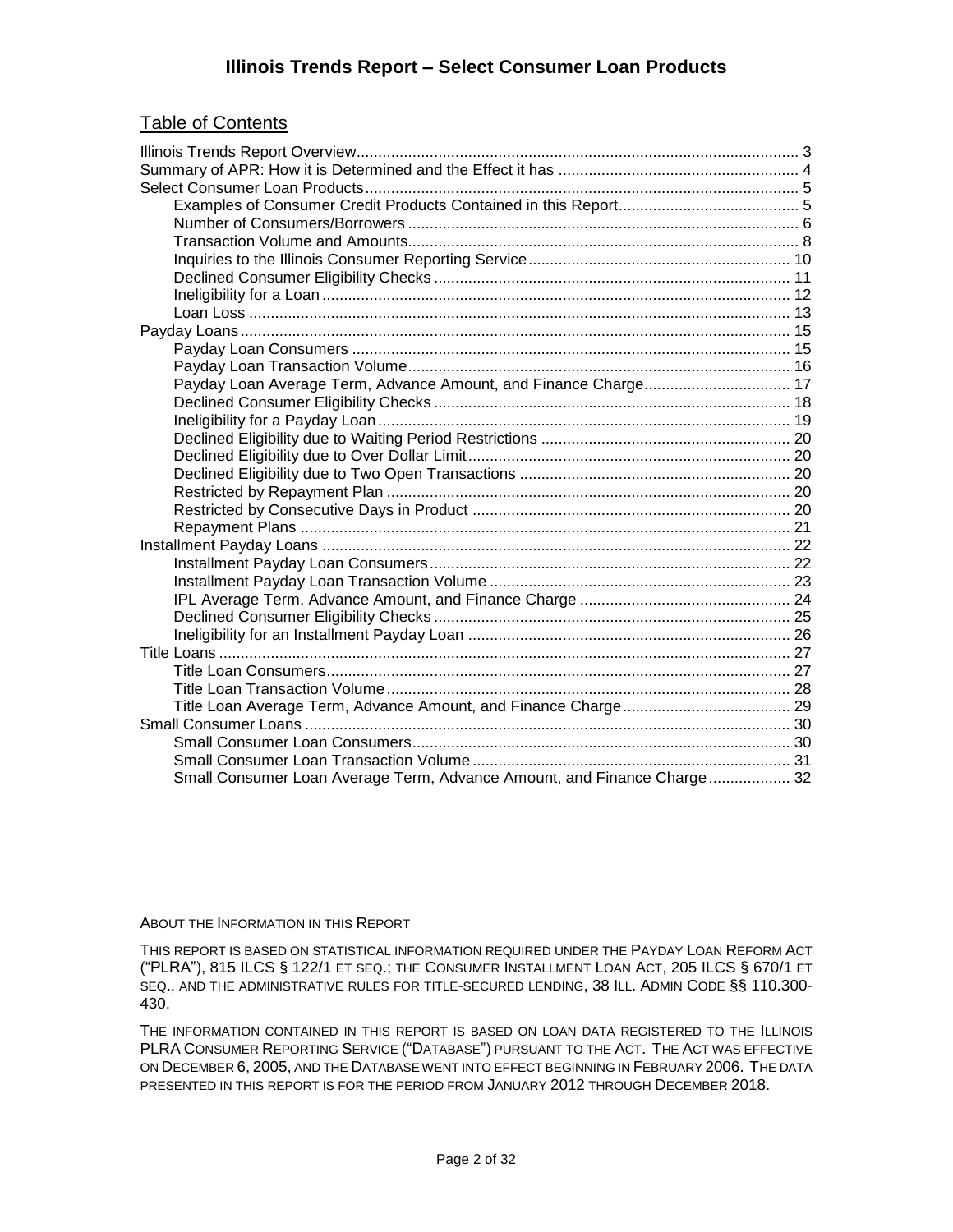### <span id="page-2-0"></span>*Illinois Trends Report Overview*

The Illinois Department of Financial & Professional Regulation's Division of Financial Institutions ("DFI") is responsible for regulating, examining, and monitoring credit unions, currency exchanges, money transmitters, consumer installment lenders, payday lenders, and sales finance companies, among other licensed entities. DFI is committed to providing clear and understandable information to the businesses and residents of Illinois.

The Illinois Trends Report is produced as a tool for the explanation and evaluation of consumer credit products in Illinois. The report describes various consumer loan products, the number of consumers/borrowers for each product, the volume of transactions and related information.

The Trends Report tracks these products from January 2012 through December 2018 ("Reporting Period"). Below is a summary of recent transaction volume for various consumer loan products.

From 2012 through 2018:

- The number of unique consumer/borrowers increased approximately 6.2%
- Overall transaction volume for products covered in this report decreased by approximately 5.0%
- Transaction volume for individual products:
	- o Payday loans increased approximately 15.1%
	- o Installment payday loans decreased approximately 14.7%
	- o Title secured loans decreased approximately 36.4%
	- o Small consumer loans increased approximately 4.0%

From 2017 through 2018:

- The number of unique consumer/borrowers increased approximately 1.0%
- Overall transaction volume for products covered in this report decreased approximately 4.4%
- Transaction volume for individual products:
	- o Payday loans decreased approximately 18.7%
	- o Installment payday loans decreased approximately 2.2%
	- o Title secured loans decreased approximately 10.0%
	- o Small consumer loans increased approximately 1.1%

Supporting information for this data, including the period 2012 through 2018, may be found in detail within the following report.

The report is available through DFI's website at:

idfpr.com > Financial Institutions > Consumer Credit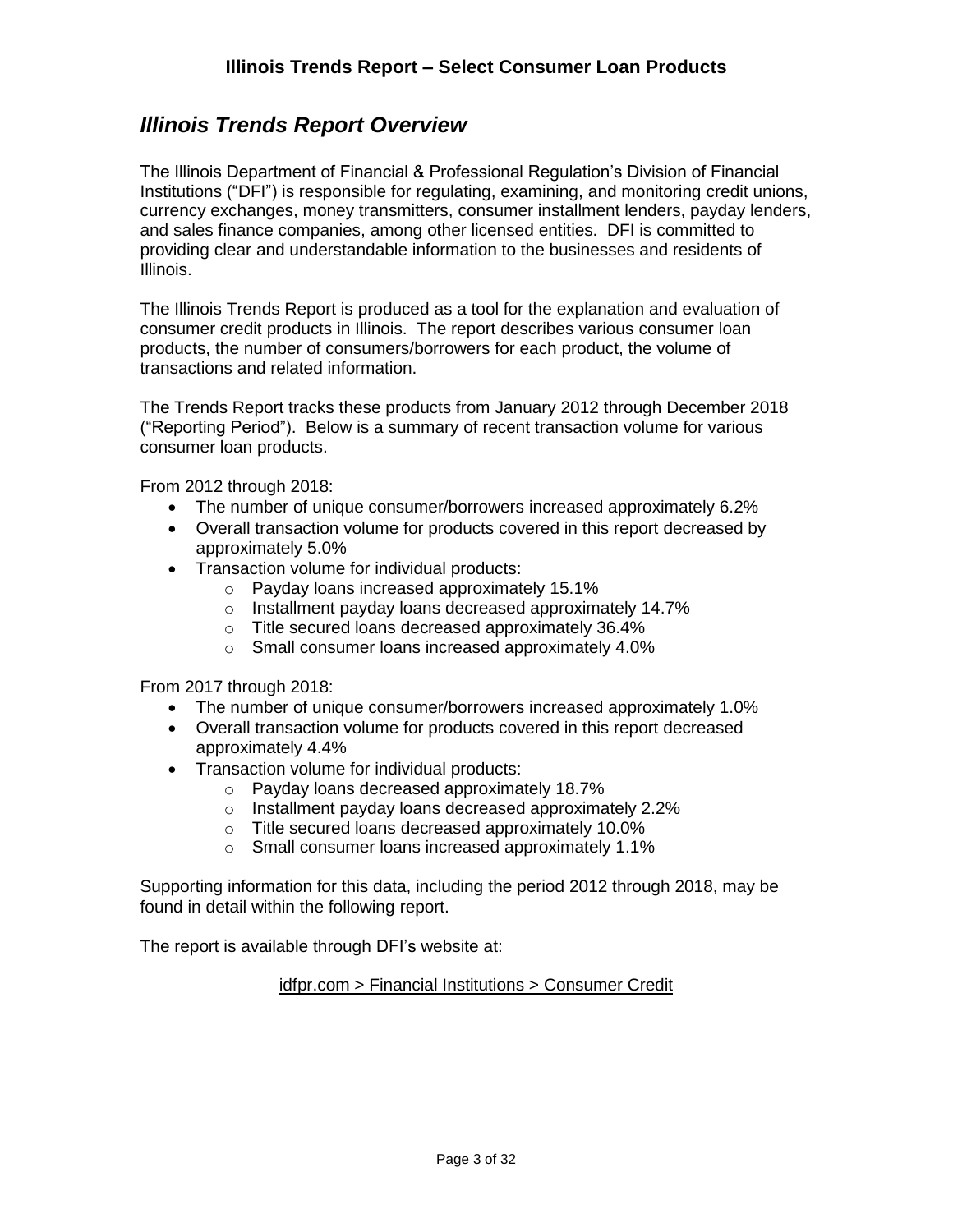### <span id="page-3-0"></span>*Summary of APR: How it is Determined and the Effect it has*

The Annual Percentage Rate ("APR") is the annual rate charged on a loan as characterized by a percentage rate that represents the annual cost of borrowing. Loans vary from lender to lender and are also based on consumer needs, product parameters, and market competition. Factors that affect APR include fees, interest charges and loan maturity.

It is important to note the inverse relationship between APR and loan maturity; if all other factors remain the same except for the term of the loan, the APR decreases as the time to repay the loan increases. For example, a one-month loan of \$1,000 with a 5% fee has an APR of over 50%, while a one-year loan of \$1,000 with a 5% fee has an APR of 5%.

#### REMAINDER OF THIS PAGE INTENTIONALLY LEFT BLANK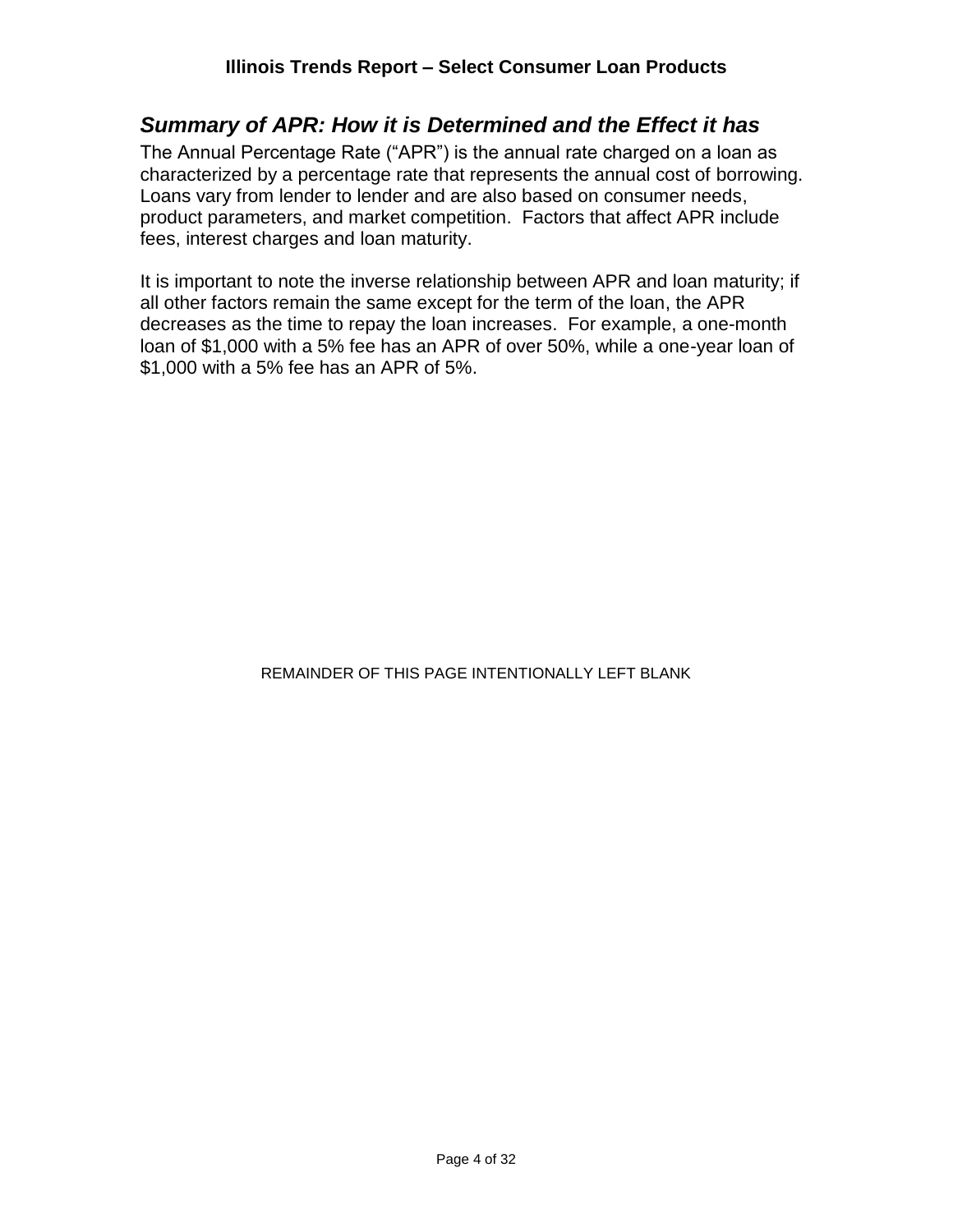### <span id="page-4-0"></span>**Select Consumer Loan Products**

Products included in this report consist of payday loans, title-secured loans, installment payday loans, and small consumer loans.

### <span id="page-4-1"></span>*Examples of Consumer Credit Products Contained in this Report*

A payday loan ("PL") is a loan with a finance charge exceeding an APR of 36% and with a minimum term no less than 14 days and no longer than 45 days. No lender may charge more than \$15.50 per \$100 loaned, or an APR of approximately 404%. Licensees have been required to input payday loans into the database since 2006.

An installment payday loan ("IPL") is a loan with a finance charge exceeding an APR of 36% and with a term no less than 112 days and no longer than 180 days. No lender may charge more than \$15.50 per \$100 loaned, or an APR of approximately 404%. Installment payday loans were created pursuant to the Payday Loan Reform Act ("PLRA") in 2011. Beginning in March of 2011, licensees were required to input IPL data into the database.

A title-secured loan ("Title"), pursuant to the Consumer Installment Loan Act ("CILA"), is a loan upon which interest is charged at an annual percentage rate exceeding 36%, and, at commencement, the obligor provides to the licensee, as security for the loan, physical possession of the obligor's title to a motor vehicle. Beginning in October of 2009, licensees were required to input title-secured loans into the database.

A small consumer installment loan ("SCL"), pursuant to CILA, is a loan upon which interest is charged at an APR greater than 36% but less than 99% and with an amount financed of \$4,000 or less. SCL does not include title loans. Small consumer loans were created by CILA in 2011. Beginning in March of 2011, licensees were required to input SCL data into the database.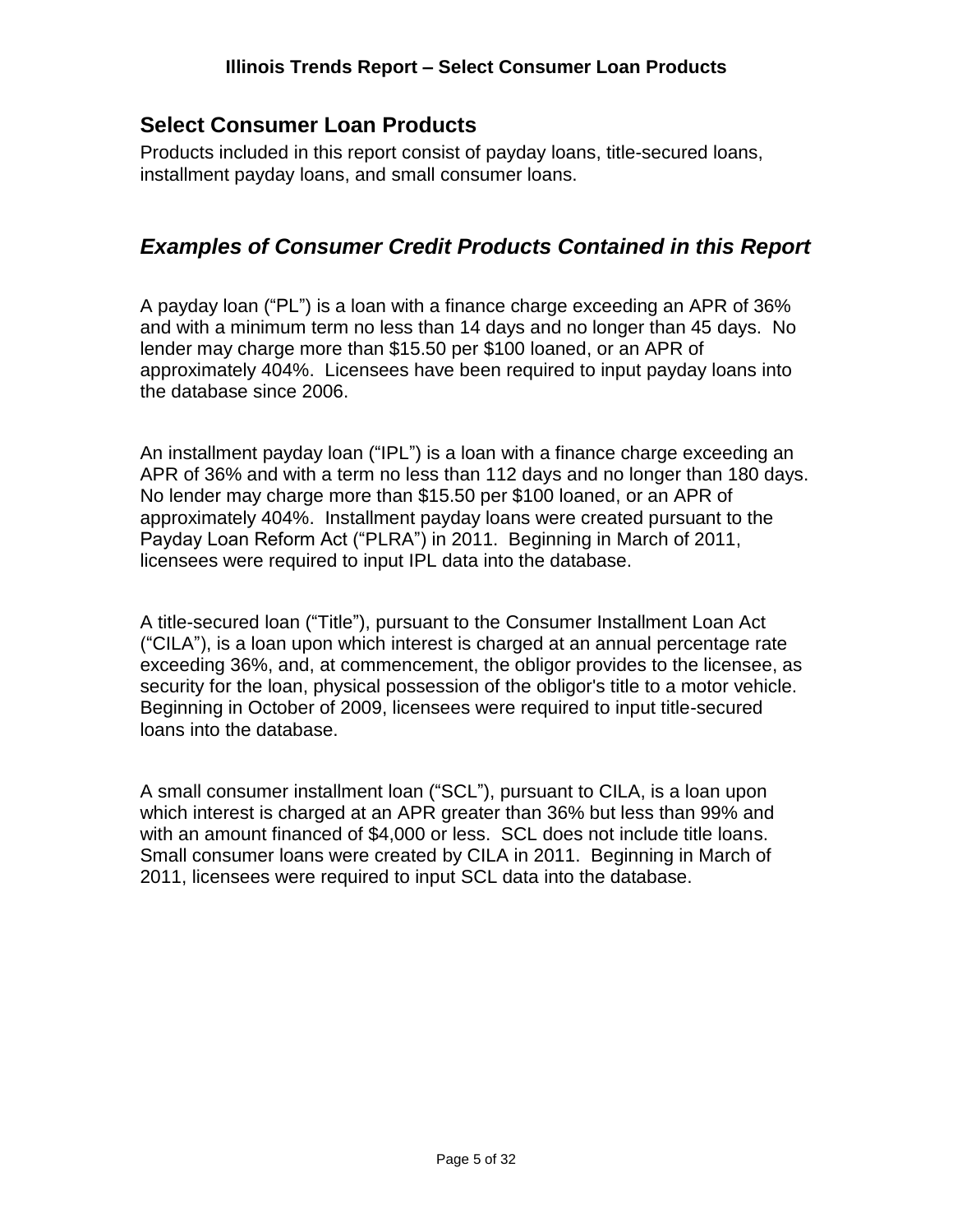### <span id="page-5-0"></span>*Number of Consumers/Borrowers*

During the Reporting Period, 1,255,139 consumers took out 7,672,284 loans, or an average of 6.1 loans per consumer.

The number of loan consumers (unique borrowers) for each year of the Reporting Period is presented in the graph below:



#### **Unique Consumers per Year**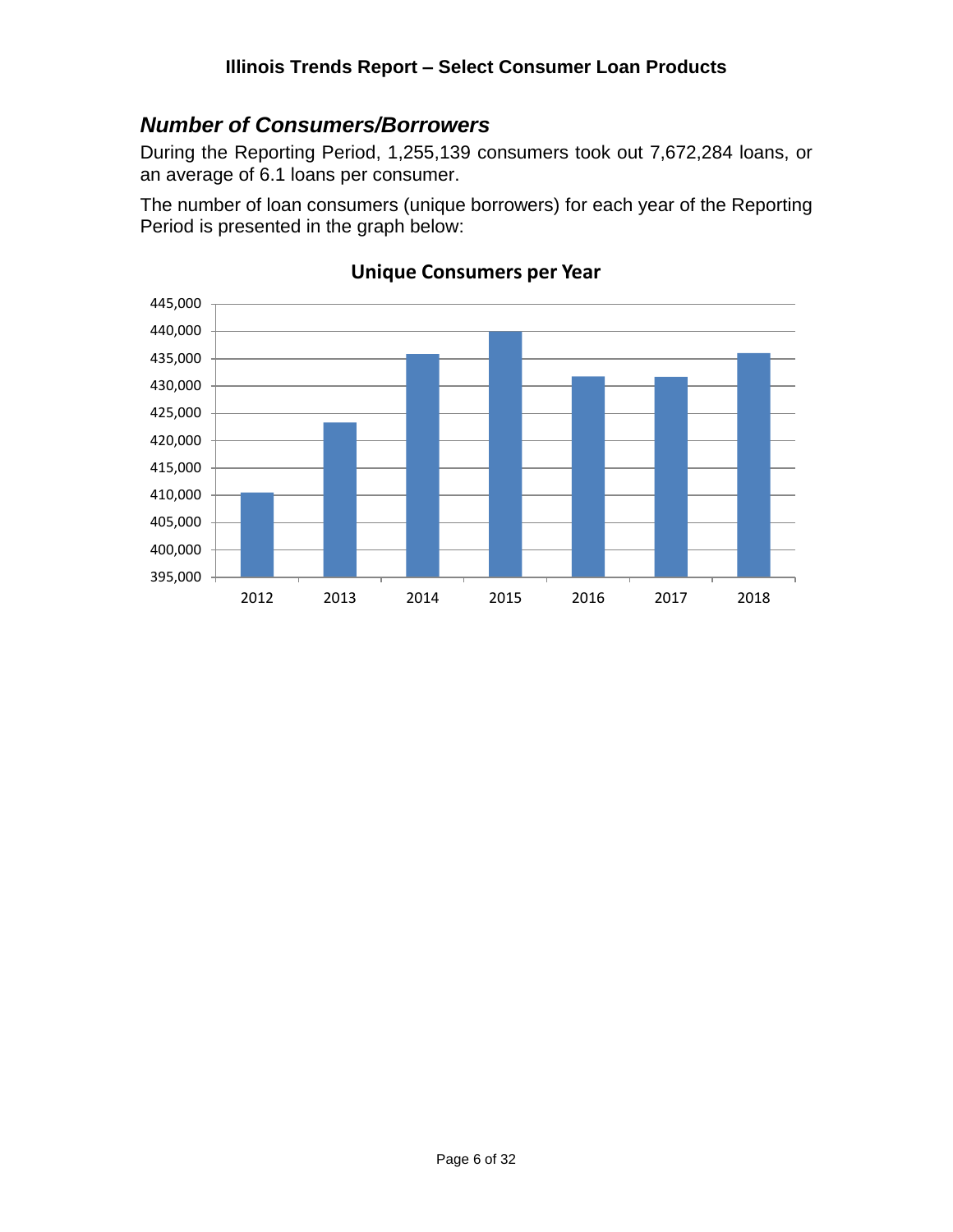|      | <b>Unique</b><br><b>Borrowers over</b> | <b>Unique</b> | <b>Unique</b><br>Borrowers using   Borrowers using   Borrowers using | <b>Unique</b> | <b>Unique</b><br><b>Borrowers using</b> |
|------|----------------------------------------|---------------|----------------------------------------------------------------------|---------------|-----------------------------------------|
| Year | All Products <sup>12</sup>             | <b>PL</b>     | <b>IPL</b>                                                           | <b>Title</b>  | <b>SCL</b>                              |
| 2012 | 410,549                                | 48,000        | 199,712                                                              | 82,313        | 166,487                                 |
| 2013 | 423,350                                | 48,297        | 203,253                                                              | 86,912        | 171,348                                 |
| 2014 | 435,851                                | 54,512        | 206,563                                                              | 83,991        | 180,649                                 |
| 2015 | 439,989                                | 64,938        | 199,232                                                              | 74,764        | 190,556                                 |
| 2016 | 431,761                                | 70,635        | 192,476                                                              | 67,487        | 191,808                                 |
| 2017 | 431,672                                | 58,433        | 192,256                                                              | 61,394        | 204,991                                 |
| 2018 | 436,069                                | 48,440        | 192,266                                                              | 55,283        | 223,895                                 |

### *Number of Consumers/Borrowers (continued)*

The average monthly gross income of Illinois consumers during the Reporting Period was \$2,707.77, or approximately \$32,493 per year.

For the Reporting Period:

- Approximately 59% of loan consumers earn \$30,000 or less per year.
- Approximately 16% of loan consumers earn more than \$50,000 per year.
- Approximately 6% of loan consumers earn more than \$75,000 per year.

<sup>&</sup>lt;sup>1</sup> Borrowers are determined to be "unique" based on social security number.

<sup>&</sup>quot;All Products" totals may not match the sum of borrowers for each individual product because a borrower may utilize any number of products but will still only be counted once in the total.

 $2$  Loans that are designated administratively closed (by either the licensee or Veritec) are not included in the reported data. As a result of this and other dynamic database processes, data shown may differ from previous reports.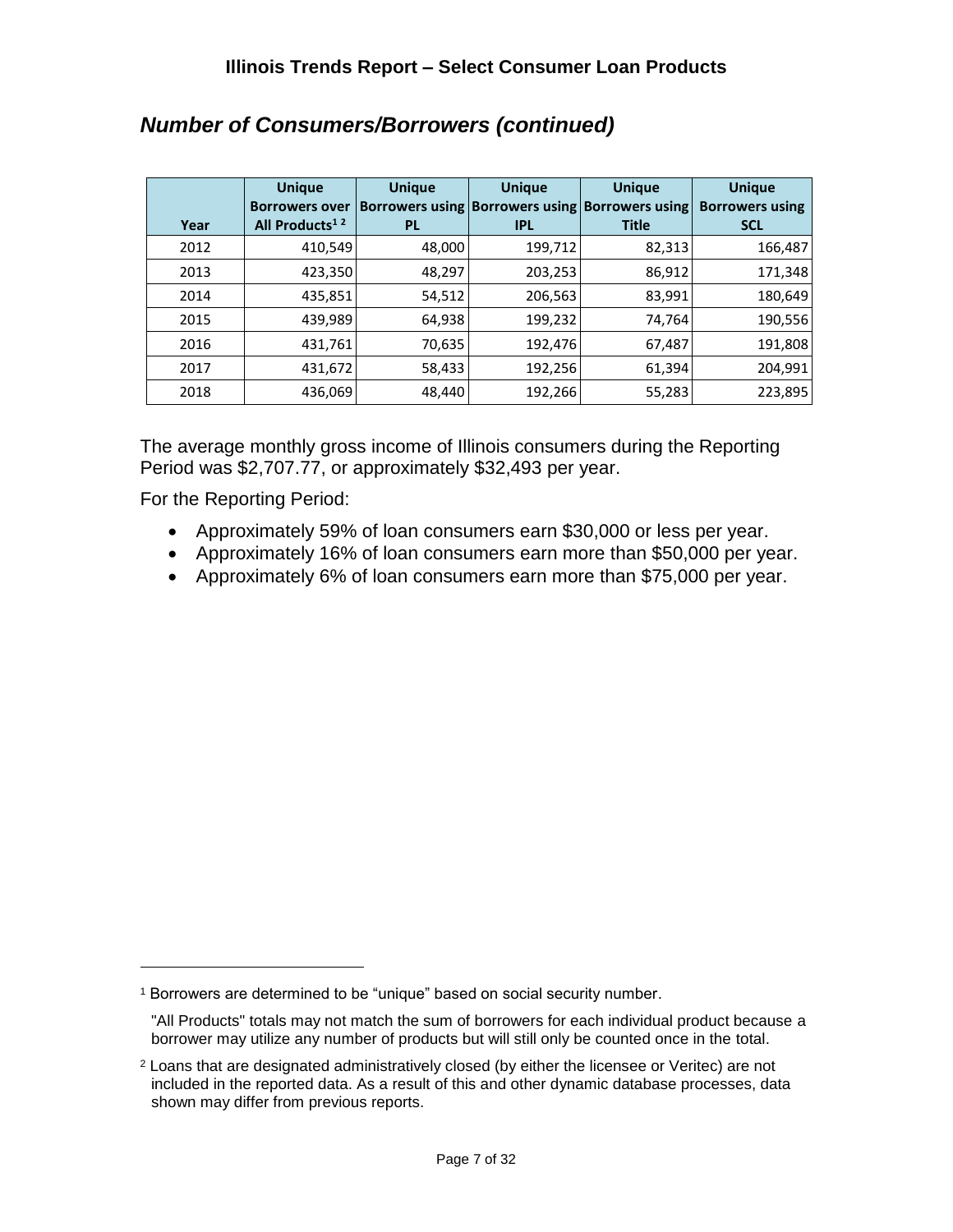### <span id="page-7-0"></span>*Transaction Volume and Amounts*

Total transaction volume for the Reporting Period, including payday loans, installment payday loans, title loans, and small consumer loans, was 7,672,284 loans, with a total advance/principal amount of \$5.90 billion.



**Transaction Volume per Month**

### \$0 \$20,000,000 \$40,000,000 \$60,000,000 \$80,000,000 \$100,000,000 \$120,000,000 2012 2013 2014 2015 2016 2017 2018  $\blacksquare$  SCL **■** Title IPL **PL**

**Total Principal Amount per Month**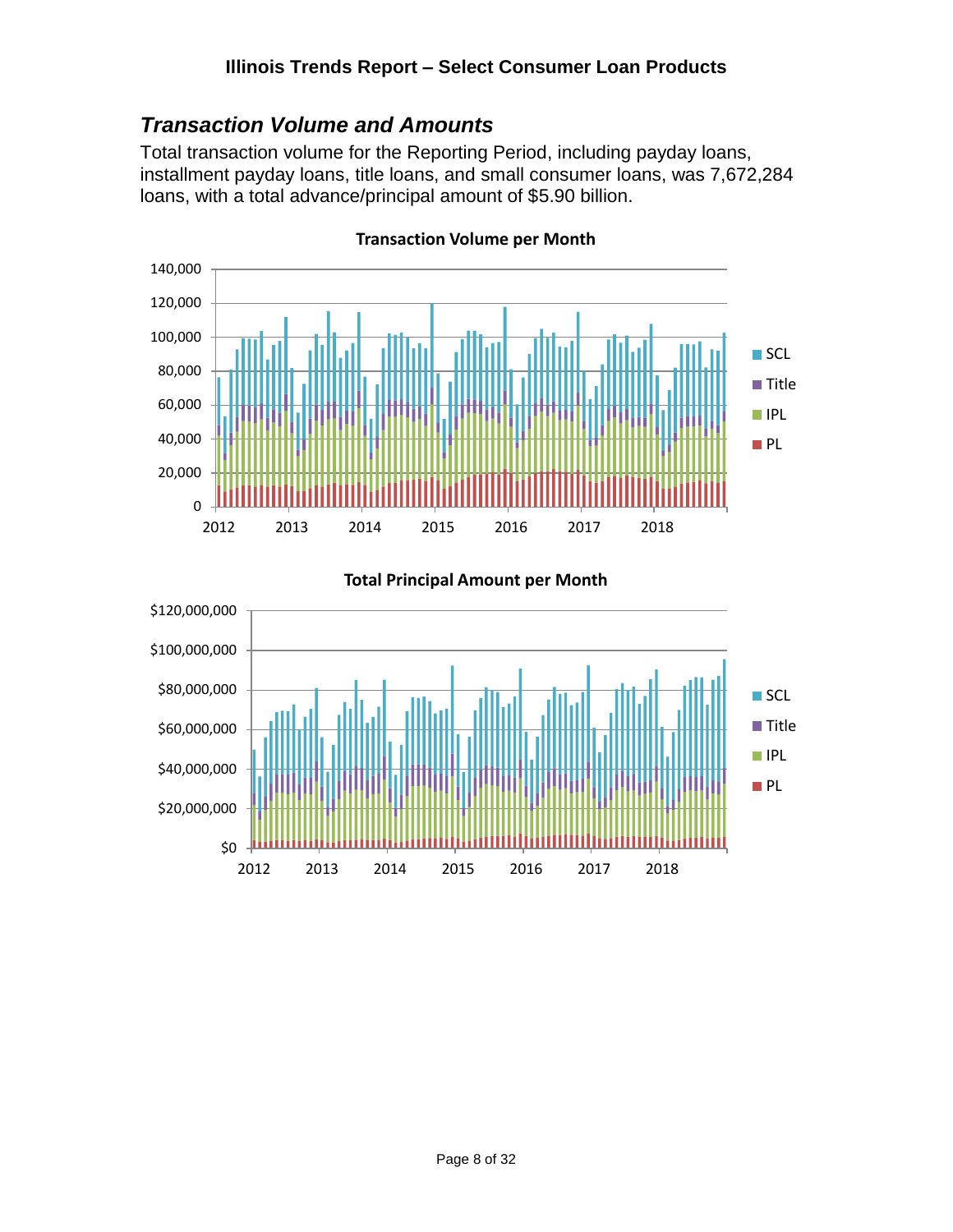### *Transaction Volume and Amounts (continued)*

Annual volume information for the Reporting Period is presented in the following table.

| Year         | PL Volume <sup>3</sup> | <b>IPL Volume</b> | <b>Title</b><br><b>Volume</b> | <b>SCL</b><br><b>Volume</b> | <b>Total</b><br><b>Volume</b> | Change vs.<br><b>Prior Year</b> |
|--------------|------------------------|-------------------|-------------------------------|-----------------------------|-------------------------------|---------------------------------|
| 2012         | 144,589                | 408,407           | 96,927                        | 447,105                     | 1,097,028                     | $\blacksquare$                  |
| 2013         | 148,896                | 404,383           | 100,358                       | 457,113                     | 1,110,750                     | 1.3%                            |
| 2014         | 169,559                | 404,882           | 96,048                        | 434,701                     | 1,105,190                     | $-0.5%$                         |
| 2015         | 206,467                | 378,821           | 83,829                        | 441,569                     | 1,110,686                     | 0.5%                            |
| 2016         | 237,891                | 362,080           | 75,383                        | 442.043                     | 1,117,397                     | 0.6%                            |
| 2017         | 204,691                | 356,240           | 68,468                        | 460,007                     | 1,089,406                     | $-1.9%$                         |
| 2018         | 166,464                | 348,570           | 61,615                        | 465,178                     | 1,041,827                     | $-6.8%$                         |
| <b>Total</b> | 1,278,557              | 2,663,383         | 582,628                       | 3,147,716                   | 7,672,284                     |                                 |

|       |                     |                      | <b>Title</b>  |                      |                        |
|-------|---------------------|----------------------|---------------|----------------------|------------------------|
| Year  | <b>PL Principal</b> | <b>IPL Principal</b> | Principal     | <b>SCL Principal</b> | <b>Total Principal</b> |
| 2012  | \$48,158,177        | \$256,962,150        | \$98,577,109  | \$361,376,288        | \$765,073,725          |
| 2013  | \$48,813,908        | \$266,260,683        | \$110,587,627 | \$379,854,167        | \$805,516,385          |
| 2014  | \$55,533,157        | \$276,952,238        | \$109,922,325 | \$374,612,457        | \$817,020,177          |
| 2015  | \$67,446,066        | \$269,018,033        | \$97,911,682  | \$416,483,370        | \$850,859,150          |
| 2016  | \$77,719,479        | \$255,846,829        | \$84,032,945  | \$440,767,846        | \$858,367,100          |
| 2017  | \$70,134,762        | \$254,885,605        | \$79,704,922  | \$482,179,471        | \$886,904,759          |
| 2018  | \$60,917,343        | \$253,030,835        | \$77,072,065  | \$526,110,361        | \$917,130,603          |
| Total | \$428,722,891       | \$1,832,956,372      | \$657,808,676 | \$2,981,383,960      | \$5,900,871,899        |

<sup>3</sup> See FN 2, *supra*, regarding changes in the data from previous reports.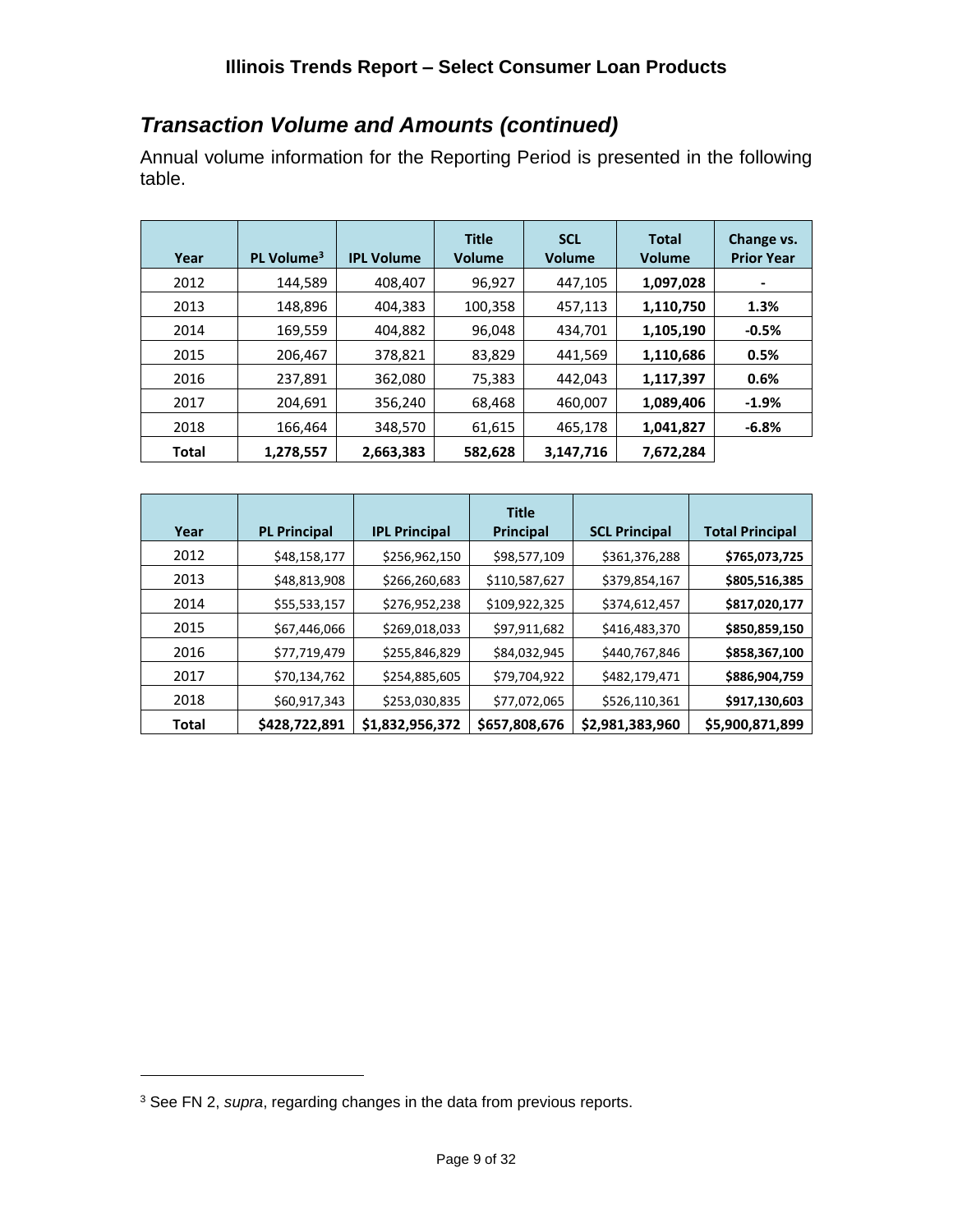### <span id="page-9-0"></span>*Inquiries to the Illinois Consumer Reporting Service*

The number of inquiries and requests made to the Database ("Database Events") during the Reporting Period was approximately 26.7 million.

Database Events include: check eligibility; opens; closes; reopens; cancels; temps; transfers; returns; renewals, refinances; repayment plans; repayment plan reversals; defaults; default reversals; write-offs; write-off reversals; vehicle repossessions; vehicle sales; and information updates.



#### **Database Events per Month**

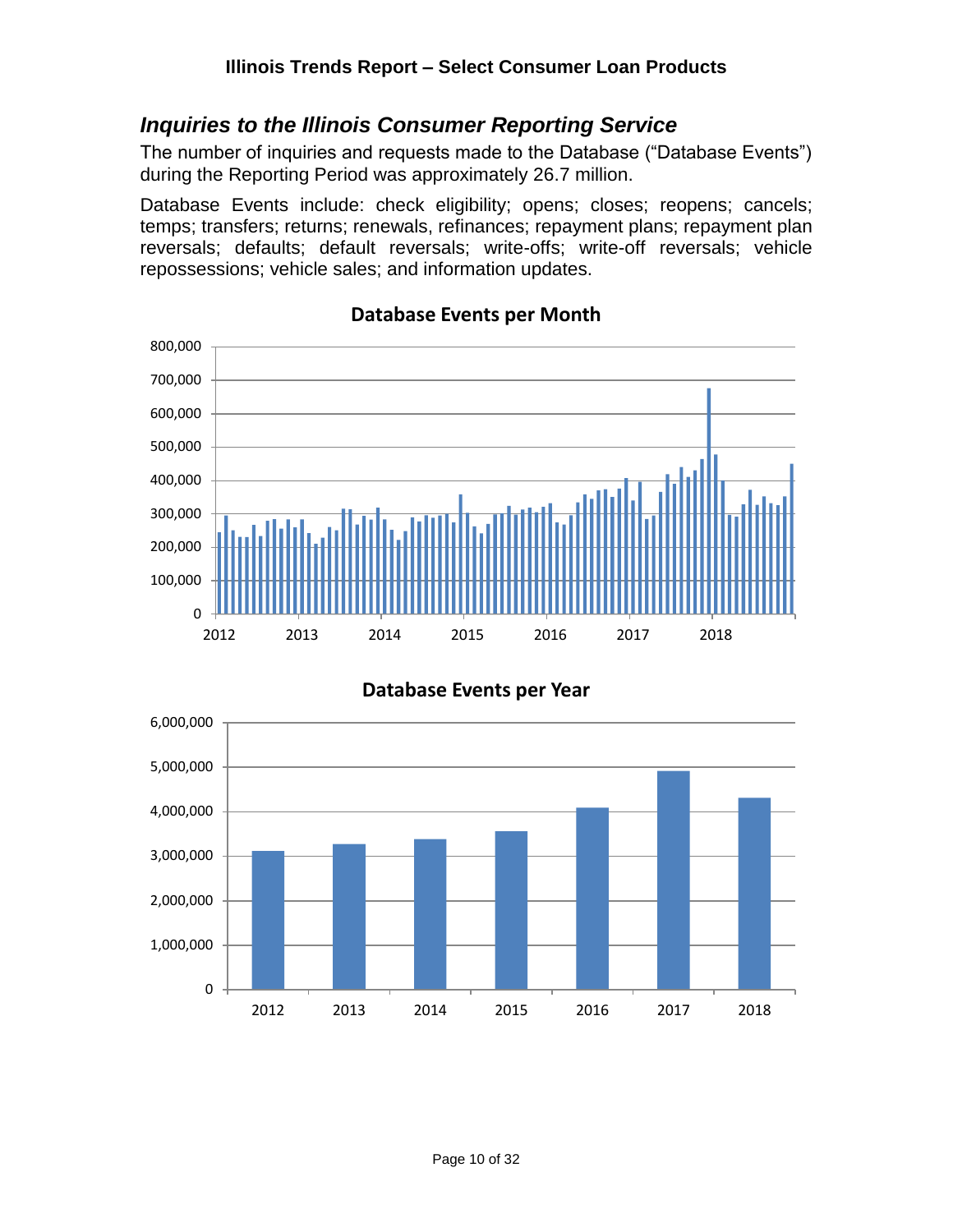### <span id="page-10-0"></span>*Declined Consumer Eligibility Checks<sup>4</sup>*

Declined eligibility checks for PL, IPL, and Title products averaged approximately 58.8 percent of total transaction requests during the Reporting Period.<sup>5</sup>



**Declined Eligibility Checks % of Total Transaction Requests (not including SCL)**

<sup>4</sup> Transactions and declines for small consumer loans are not included in this section because declines for small consumer loans are not recorded by the database.

<sup>5</sup> Data includes multiple declined eligibility checks for the same consumer.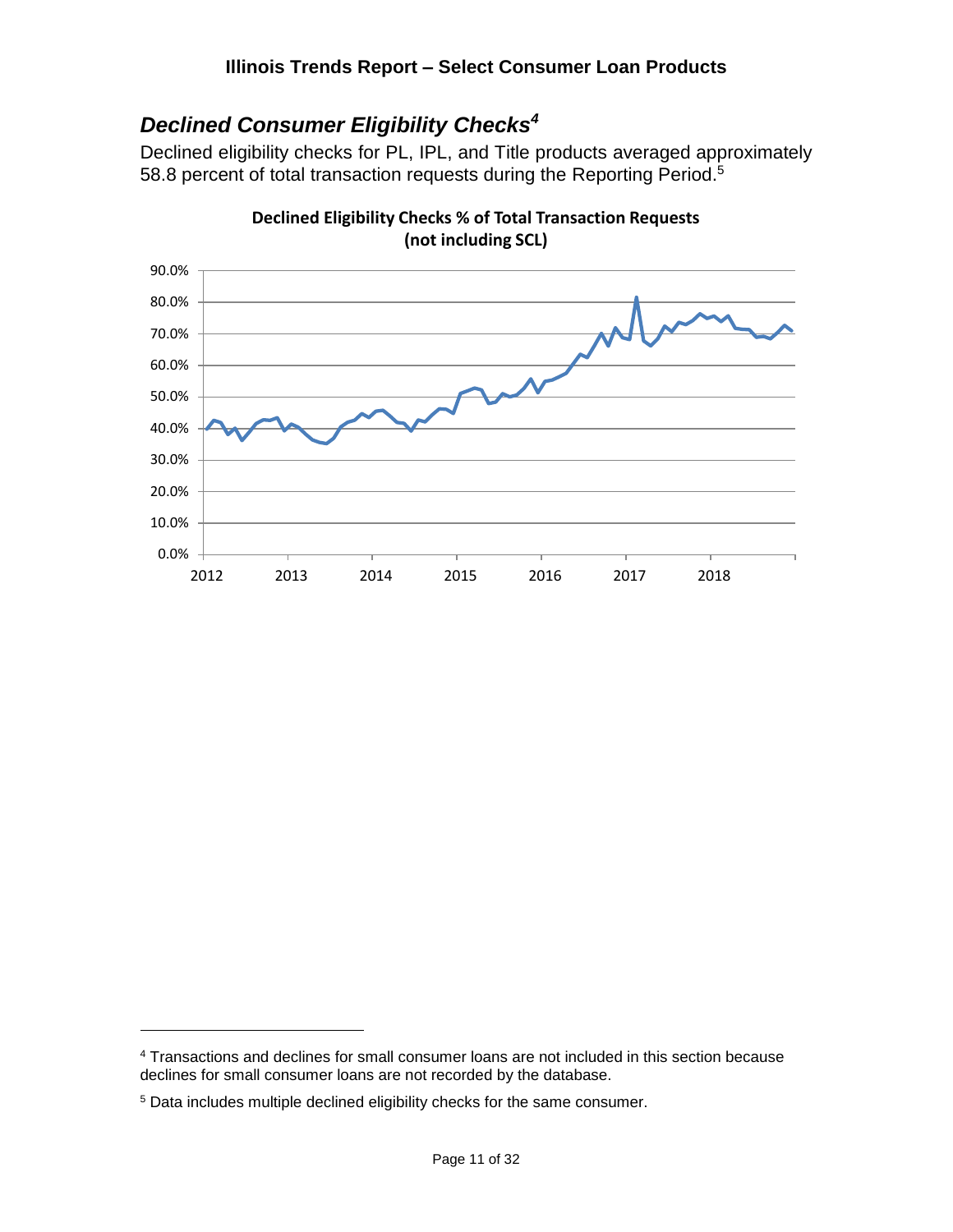### <span id="page-11-0"></span>*Ineligibility for a Loan*

 $\overline{a}$ 

The tables below provide annual information about the reasons for declined eligibility during the Reporting Period.<sup>6</sup>

|       |                | <b>Restricted by</b> | <b>Restricted by</b>    |                    |                     |        |              |
|-------|----------------|----------------------|-------------------------|--------------------|---------------------|--------|--------------|
|       | <b>Waiting</b> | Repayment            | <b>Consecutive Days</b> | <b>Over Dollar</b> | <b>Two Open</b>     |        |              |
| Year  | <b>Period</b>  | Plan                 | in Product              | Limit              | <b>Transactions</b> | Other  | <b>Total</b> |
| 2012  | 43,442         | 2,338                | 196,949                 | 79,988             | 114,878             | 5,643  | 443,238      |
| 2013  | 31,200         | 1,966                | 222,948                 | 45,971             | 127,134             | 6,767  | 435,986      |
| 2014  | 30,547         | 3,076                | 265,320                 | 47,777             | 164,802             | 7,286  | 518,808      |
| 2015  | 25,818         | 3,037                | 388,781                 | 50,848             | 230,237             | 6,273  | 704,994      |
| 2016  | 26,239         | 4,994                | 741,099                 | 58,007             | 373,127             | 6,506  | 1,209,972    |
| 2017  | 63,873         | 28,846               | 894,416                 | 71,658             | 625,939             | 5,577  | 1,690,309    |
| 2018  | 36,564         | 12,058               | 794,628                 | 56,457             | 556,086             | 4,967  | 1,460,760    |
| Total | 257,683        | 56,315               | 3,504,141               | 410,706            | 2,192,203           | 43,019 | 6,464,067    |

#### **Total Declined Eligibility Checks by Reason**

#### **Percentage of Total Declined Eligibility Checks by Reason**

|       |                | <b>Restricted by</b> | <b>Restricted by</b>    |                    |                     |       |              |
|-------|----------------|----------------------|-------------------------|--------------------|---------------------|-------|--------------|
|       | <b>Waiting</b> | Repayment            | <b>Consecutive Days</b> | <b>Over Dollar</b> | <b>Two Open</b>     |       |              |
| Year  | Period         | Plan                 | in Product              | Limit              | <b>Transactions</b> | Other | <b>Total</b> |
| 2012  | 9.8%           | 0.5%                 | 44.4%                   | 18.0%              | 25.9%               | 1.3%  | 100.0%       |
| 2013  | 7.2%           | 0.5%                 | 51.1%                   | 10.5%              | 29.2%               | 1.6%  | 100.0%       |
| 2014  | 5.9%           | 0.6%                 | 51.1%                   | 9.2%               | 31.8%               | 1.4%  | 100.0%       |
| 2015  | 3.7%           | 0.4%                 | 55.1%                   | 7.2%               | 32.7%               | 0.9%  | 100.0%       |
| 2016  | 2.2%           | 0.4%                 | 61.2%                   | 4.8%               | 30.8%               | 0.5%  | 100.0%       |
| 2017  | 3.8%           | 1.7%                 | 52.9%                   | 4.2%               | 37.0%               | 0.3%  | 100.0%       |
| 2018  | 2.5%           | 0.8%                 | 54.4%                   | 3.9%               | 38.1%               | 0.3%  | 100.0%       |
| Total | 4.0%           | 0.9%                 | 54.2%                   | 6.4%               | 33.9%               | 0.7%  | 100.0%       |

<sup>&</sup>lt;sup>6</sup> A consumer may be ineligible for a loan for several reasons, including but not limited to: repayment plan restrictions; waiting period; restricted by consecutive days in product; over the dollar limit; and two open transactions. Definitions for ineligibility reasons for specific products are provided on page 20.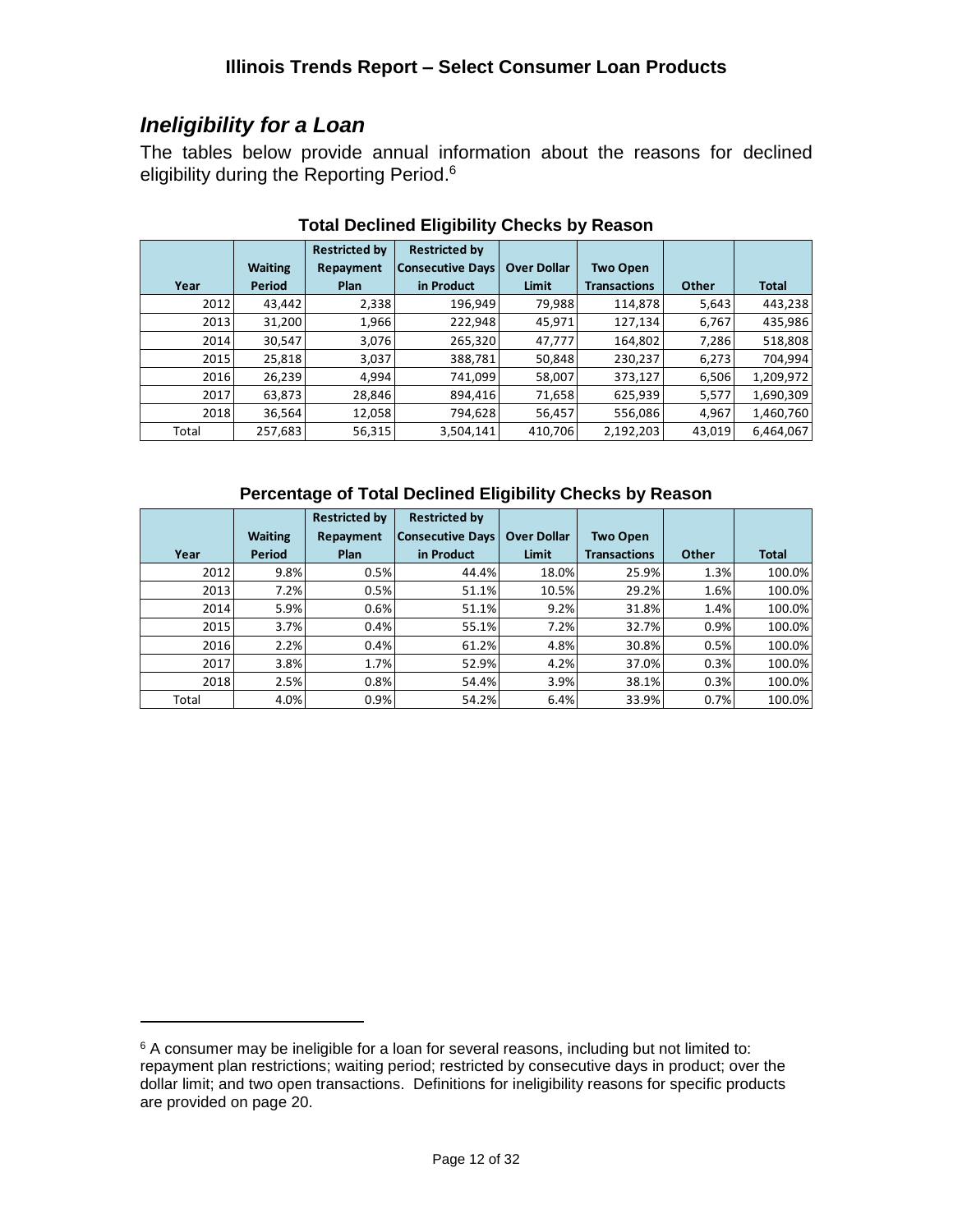### <span id="page-12-0"></span>*Loan Loss*

 $\overline{a}$ 

The chart below provides annual information about the estimated loss rate of PL, IPL, and SCL products during the Reporting Period.<sup>7</sup>



Loan loss for PL and IPL products is estimated by counting loans closed with a payment method of "bad debt" and loans currently open greater than 60 days past due (or 60 days past the end date of the repayment plan if the loan was put into a repayment plan).

Loan loss for small consumer loans is estimated by counting loans listed as "discharged by the lender" and loans "satisfied in full or in part by collateral being sold after default."

<sup>7</sup> See FN 2, *supra*, regarding changes in the data from previous reports.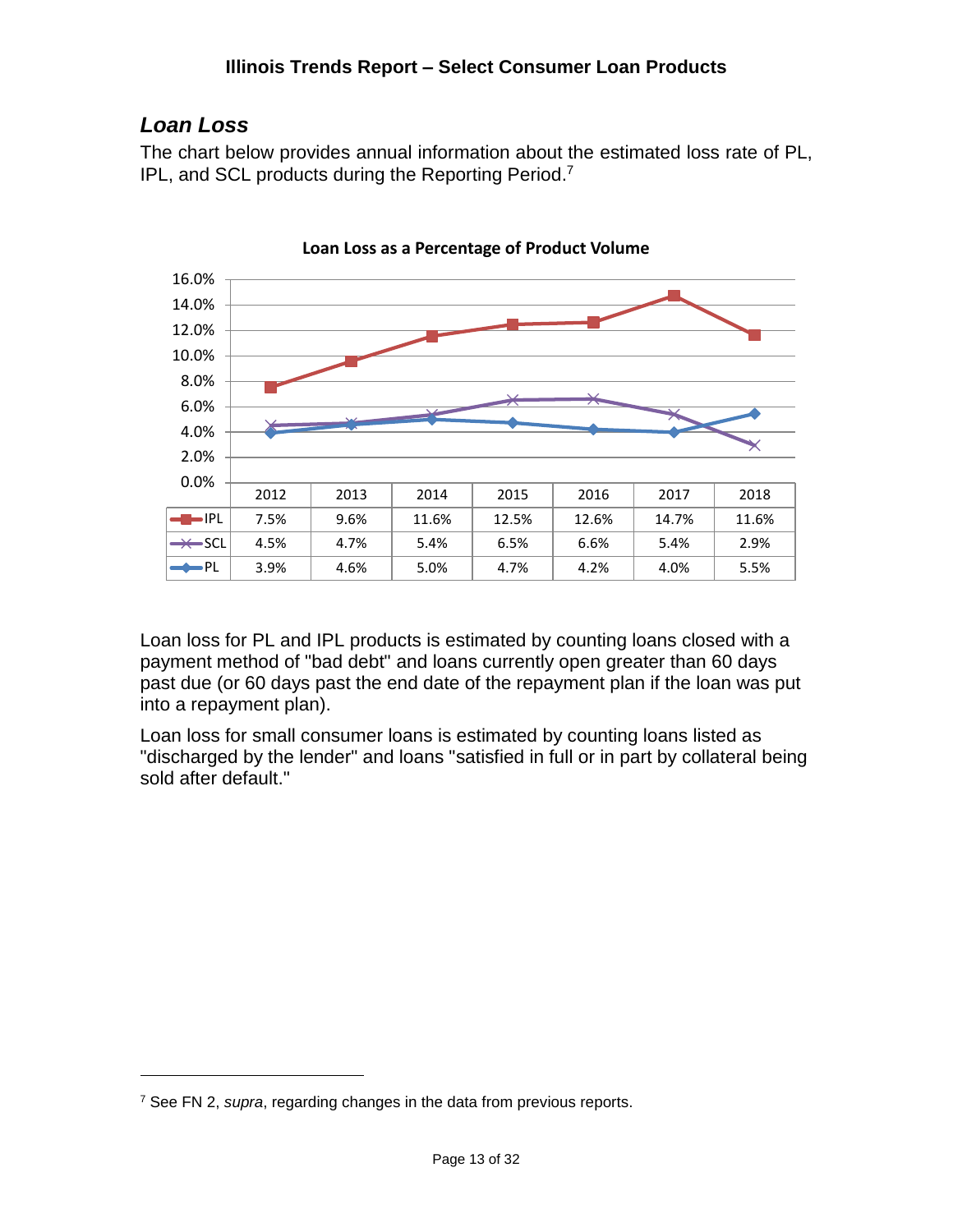### *Loan Loss (continued)*

The chart below provides annual information about the rates of defaults, write-offs, and repossessions for title-secured loans during the Reporting Period.<sup>8</sup> A "default" is a failure to perform a legal or contractual duty as defined in the loan contract, which is nearly always triggered by a missed payment. A "write-off" occurs when the creditor considers the loan an uncollectable "bad" debt after a lengthy default. A "repossession" occurs after a default when the loan contract provides for the licensee to take possession of the vehicle pledged as collateral. Please note, a combination of default, write-off, and repossession statuses may apply to a single loan.



**Title Loan Status as a Percentage of Product Volume**

<sup>8</sup> See FN 2, *supra*, regarding changes in the data from previous reports.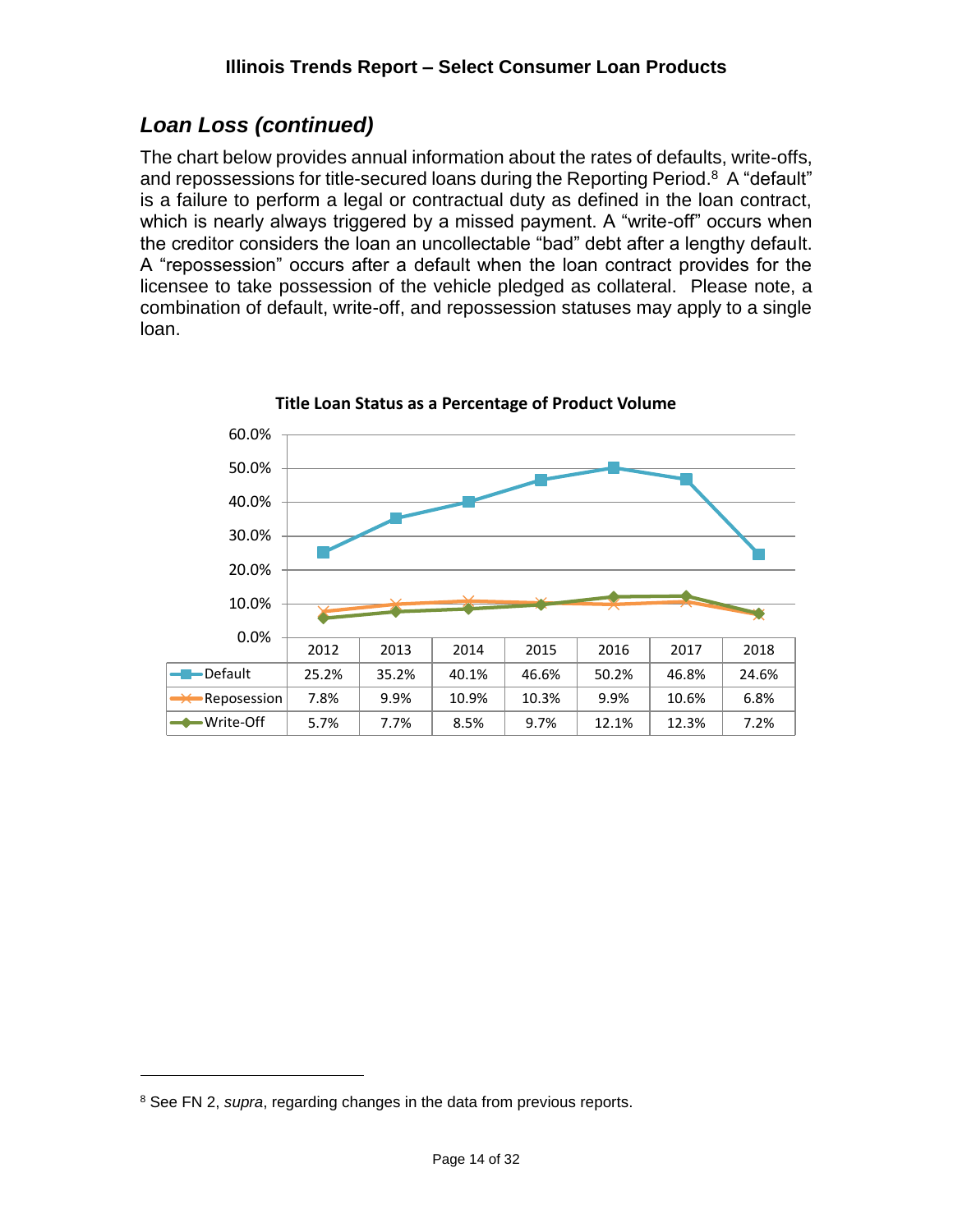### <span id="page-14-0"></span>**Payday Loans**

### <span id="page-14-1"></span>*Payday Loan Consumers*

During the Reporting Period, 225,069 payday loan consumers took out 1,278,557 payday loans, or an average of 5.7 loans per consumer.

The number of payday loan consumers (unique borrowers) for each year of the Reporting Period is presented in the graph below:



**Unique Payday Loan Consumers per Year**

The average monthly gross income of Illinois payday loan consumers during the Reporting Period was \$3,090.69, or approximately \$37,088 per year.

For the Reporting Period:

- Approximately 48% of payday loan consumers earn \$30,000 or less per year.
- Approximately 22% of payday loan consumers earn more than \$50,000 per year.
- Approximately 7% of payday loan consumers earn more than \$75,000 per year.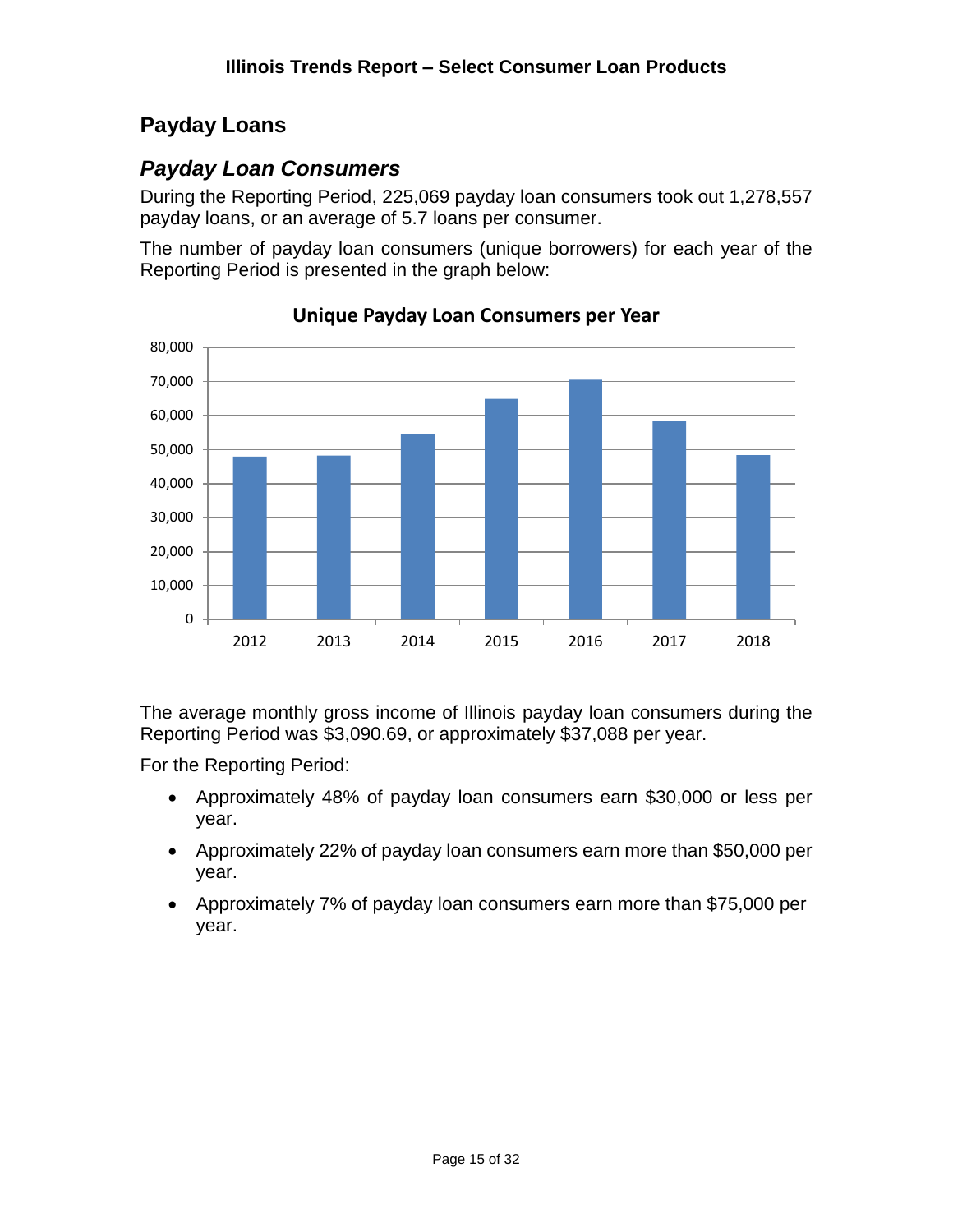### <span id="page-15-0"></span>*Payday Loan Transaction Volume*

Total payday loan transaction volume for the Reporting Period was 1,278,557 loans, with a total advance/principal amount of \$429 million.



**PL Volume per Month**

Payday loan transaction volume has increased at an average annual rate of 2.5 percent during the Reporting Period. Annual volume information for each year of the Reporting Period is presented in the following table.

| Year | <b>Transaction</b><br>Count <sup>9</sup> | Change vs.<br><b>Prior Year</b> |
|------|------------------------------------------|---------------------------------|
| 2012 | 144,589                                  |                                 |
| 2013 | 148,896                                  | 3.0%                            |
| 2014 | 169,559                                  | 13.9%                           |
| 2015 | 206,467                                  | 21.8%                           |
| 2016 | 237,891                                  | 15.2%                           |
| 2017 | 204,691                                  | $-14.0%$                        |
| 2018 | 166,464                                  | $-18.7%$                        |

<sup>9</sup> See FN 2, *supra*, regarding changes in the data from previous reports.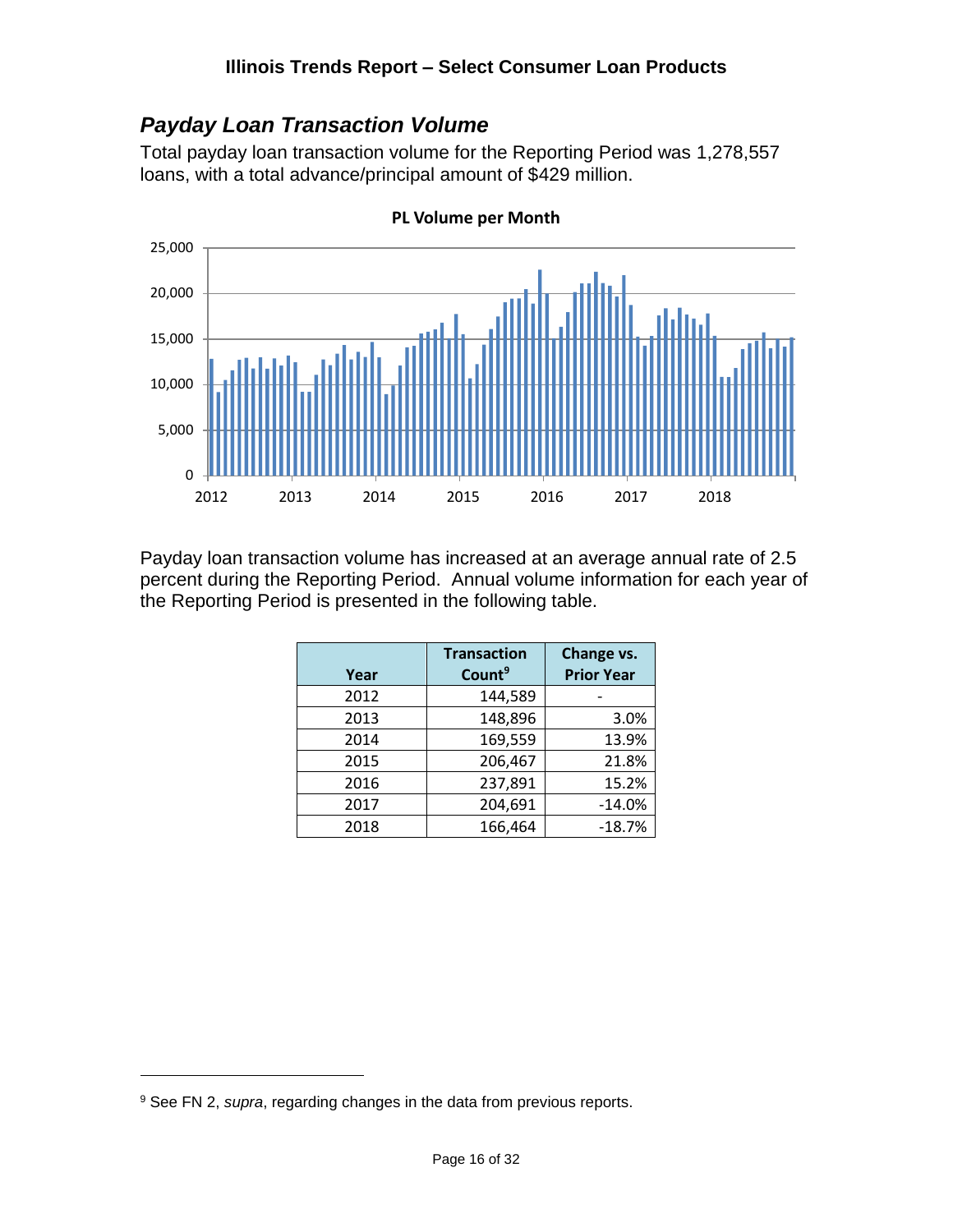### <span id="page-16-0"></span>*Payday Loan Average Term, Advance Amount, and Finance Charge*

|      | % of Loans by Term Range |               |               |  |  |
|------|--------------------------|---------------|---------------|--|--|
| Year | 13 to 20 days            | 21 to 30 days | 31 to 45 days |  |  |
| 2012 | 68.6%                    | 30.0%         | 1.4%          |  |  |
| 2013 | 69.6%                    | 28.8%         | 1.6%          |  |  |
| 2014 | 68.2%                    | 30.0%         | 1.8%          |  |  |
| 2015 | 60.4%                    | 31.0%         | 8.6%          |  |  |
| 2016 | 56.3%                    | 33.2%         | 10.4%         |  |  |
| 2017 | 59.1%                    | 34.0%         | 6.9%          |  |  |
| 2018 | 65.0%                    | 32.1%         | 2.9%          |  |  |

The payday loan transactions during the Reporting Period had the following features: average term: 18.9 days; average advance amount: \$335.25; average total fees: \$51.24; and an average APR of 296%.

#### REMAINDER OF THIS PAGE INTENTIONALLY LEFT BLANK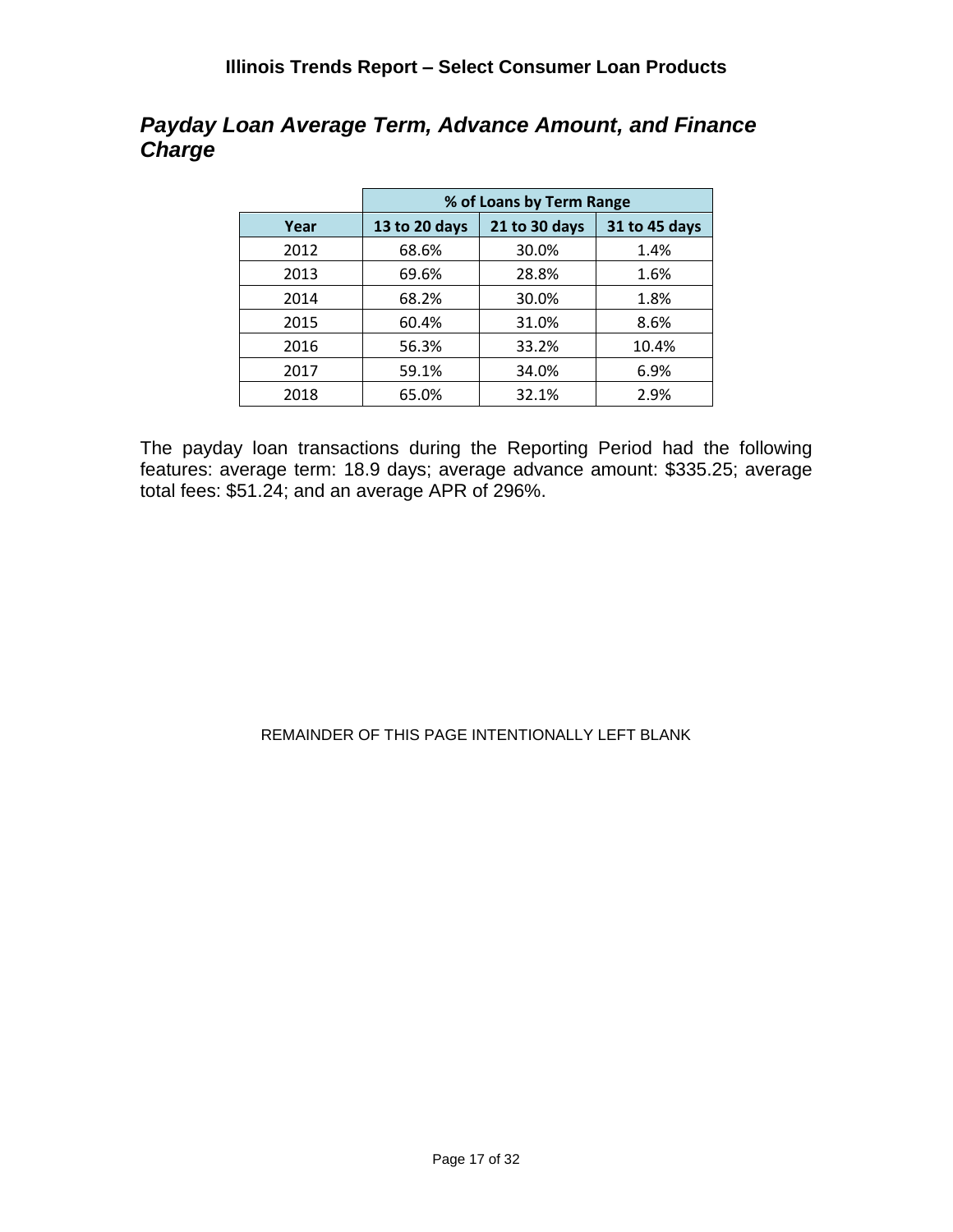### <span id="page-17-0"></span>*Declined Consumer Eligibility Checks*

Declined eligibility checks for payday loans averaged approximately 45.5 percent of payday loan transaction requests during the Reporting Period.<sup>10</sup>



**Declined Eligibility Checks % of PL Transaction Requests**

<sup>&</sup>lt;sup>10</sup> Data includes multiple declined eligibility checks for the same consumer.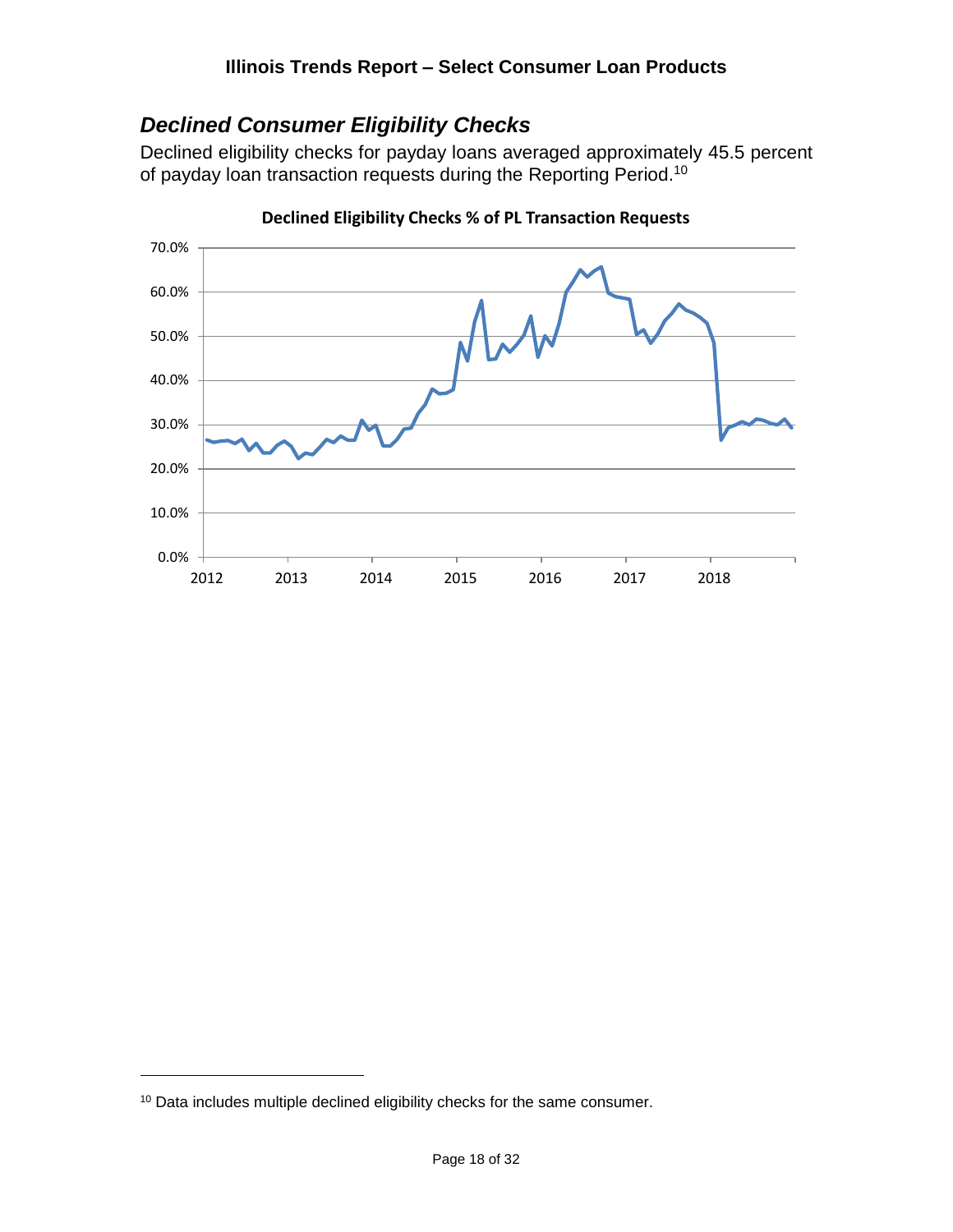### <span id="page-18-0"></span>*Ineligibility for a Payday Loan*

The chart and table below provide annual information about the reasons for declined eligibility during the Reporting Period.

|       |                | <b>Restricted by</b> | <b>Restricted by</b>    |                    |                     |       |              |
|-------|----------------|----------------------|-------------------------|--------------------|---------------------|-------|--------------|
|       | <b>Waiting</b> | Repayment            | <b>Consecutive Days</b> | <b>Over Dollar</b> | <b>Two Open</b>     |       |              |
| Year  | <b>Period</b>  | <b>Plan</b>          | in Product              | Limit              | <b>Transactions</b> | Other | <b>Total</b> |
| 2012  | 4,452          | 296                  | 21,377                  | 7,257              | 16,308              |       | 49,690       |
| 2013  | 4,979          | 257                  | 22,416                  | 7,556              | 17,978              |       | 53,186       |
| 2014  | 5,182          | 532                  | 36,834                  | 10,663             | 30,251              |       | 83,462       |
| 2015  | 4,978          | 950                  | 119,076                 | 13,991             | 60,393              |       | 199,388      |
| 2016  | 5,067          | 932                  | 289,015                 | 16,398             | 49,921              |       | 361,333      |
| 2017  | 34,563         | 16,180               | 142,609                 | 12,367             | 34,588              |       | 240,307      |
| 2018  | 6,626          | 2,354                | 34,268                  | 7,980              | 28,278              |       | 79,506       |
| Total | 65,847         | 21,501               | 665,595                 | 76,212             | 237,717             |       | 1,066,872    |

#### **Total Declined Eligibility Checks by Reason**

#### **Percentage of Total Declined Eligibility Checks by Reason**

|       |                | <b>Restricted by</b> | <b>Restricted by</b>    |                    |                     |       |              |
|-------|----------------|----------------------|-------------------------|--------------------|---------------------|-------|--------------|
|       | <b>Waiting</b> | Repayment            | <b>Consecutive Days</b> | <b>Over Dollar</b> | <b>Two Open</b>     |       |              |
| Year  | <b>Period</b>  | Plan                 | in Product              | Limit              | <b>Transactions</b> | Other | <b>Total</b> |
| 2012  | 9.0%           | 0.6%                 | 43.0%                   | 14.6%              | 32.8%               | 0.0%  | 100.0%       |
| 2013  | 9.4%           | 0.5%                 | 42.1%                   | 14.2%              | 33.8%               | 0.0%  | 100.0%       |
| 2014  | 6.2%           | 0.6%                 | 44.1%                   | 12.8%              | 36.2%               | 0.0%  | 100.0%       |
| 2015  | 2.5%           | 0.5%                 | 59.7%                   | 7.0%               | 30.3%               | 0.0%  | 100.0%       |
| 2016  | 1.4%           | 0.3%                 | 80.0%                   | 4.5%               | 13.8%               | 0.0%  | 100.0%       |
| 2017  | 14.4%          | 6.7%                 | 59.3%                   | 5.1%               | 14.4%               | 0.0%  | 100.0%       |
| 2018  | 8.3%           | 3.0%                 | 43.1%                   | 10.0%              | 35.6%               | 0.0%  | 100.0%       |
| Total | 6.2%           | 2.0%                 | 62.4%                   | 7.1%               | 22.3%               | 0.0%  | 100.0%       |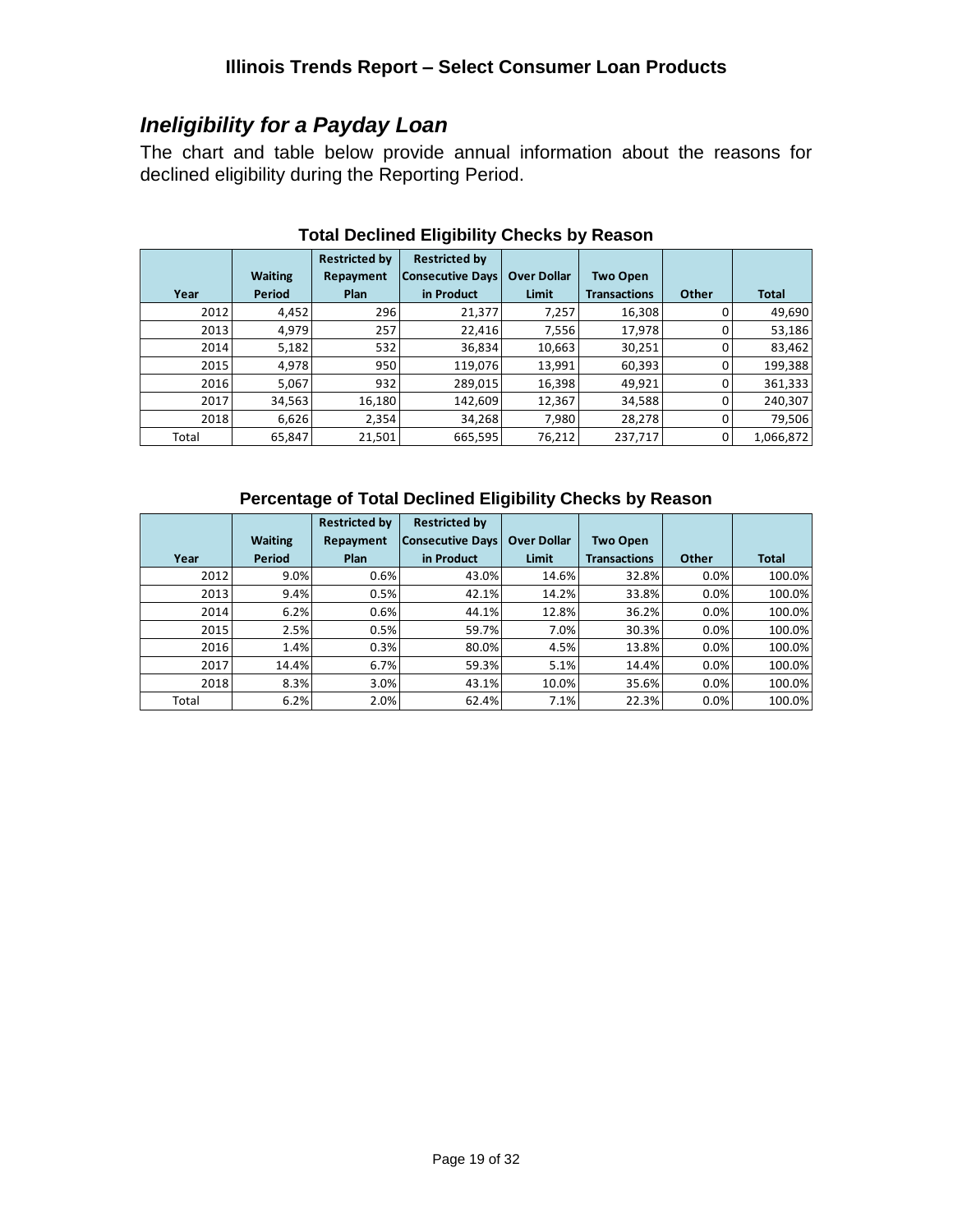### <span id="page-19-0"></span>*Declined Eligibility due to Waiting Period Restrictions*

A waiting period is the time prescribed by the PLRA that a consumer is prohibited from receiving an additional payday or installment payday loan upon payment of the initial payday or installment payday loan. This time may vary from 2 to 14 days based on the type of loan and repayment, maturity or repayment plan issues.

### <span id="page-19-1"></span>*Declined Eligibility due to Over Dollar Limit*

Over Dollar Limit indicates that the consumer has reached the maximum allowable monthly payday debt service for a payday loan(s). The maximum monthly payday debt service is the lesser of \$1,000 per month or 25% of gross income for payday Loans and 22.5% of gross income for installment payday loans. If the consumer has an existing installment payday loan and is seeking an additional payday loan the maximum allowable monthly payday debt service is limited to the lesser of \$1,000 or 22.5% of gross monthly income.

### <span id="page-19-2"></span>*Declined Eligibility due to Two Open Transactions*

A consumer is limited to having no more than two open payday loans, installment payday loans, or a combination thereof at any one time.

### <span id="page-19-3"></span>*Restricted by Repayment Plan*

A lender may not make a payday loan to a consumer who has a payday loan outstanding under a repayment plan and for at least 14 days after the outstanding balance of the loan under the repayment plan and the outstanding balance of all other payday loans outstanding during the term of the repayment plan are paid in full.

### <span id="page-19-4"></span>*Restricted by Consecutive Days in Product*

No payday loan may be made to a consumer if the loan would result in the consumer being indebted to one or more payday lenders for a period in excess of 45 consecutive days. If a consumer has or has had loans outstanding for a period in excess of 45 consecutive days, no payday lender may offer or make a loan to the consumer for at least 7 calendar days after the date on which the outstanding balance of all payday loans made during the 45 consecutive day period is paid in full.

No installment payday loan may be made to a consumer if the loan would result in the consumer being indebted to one or more payday lenders for a period in excess of 180 consecutive days.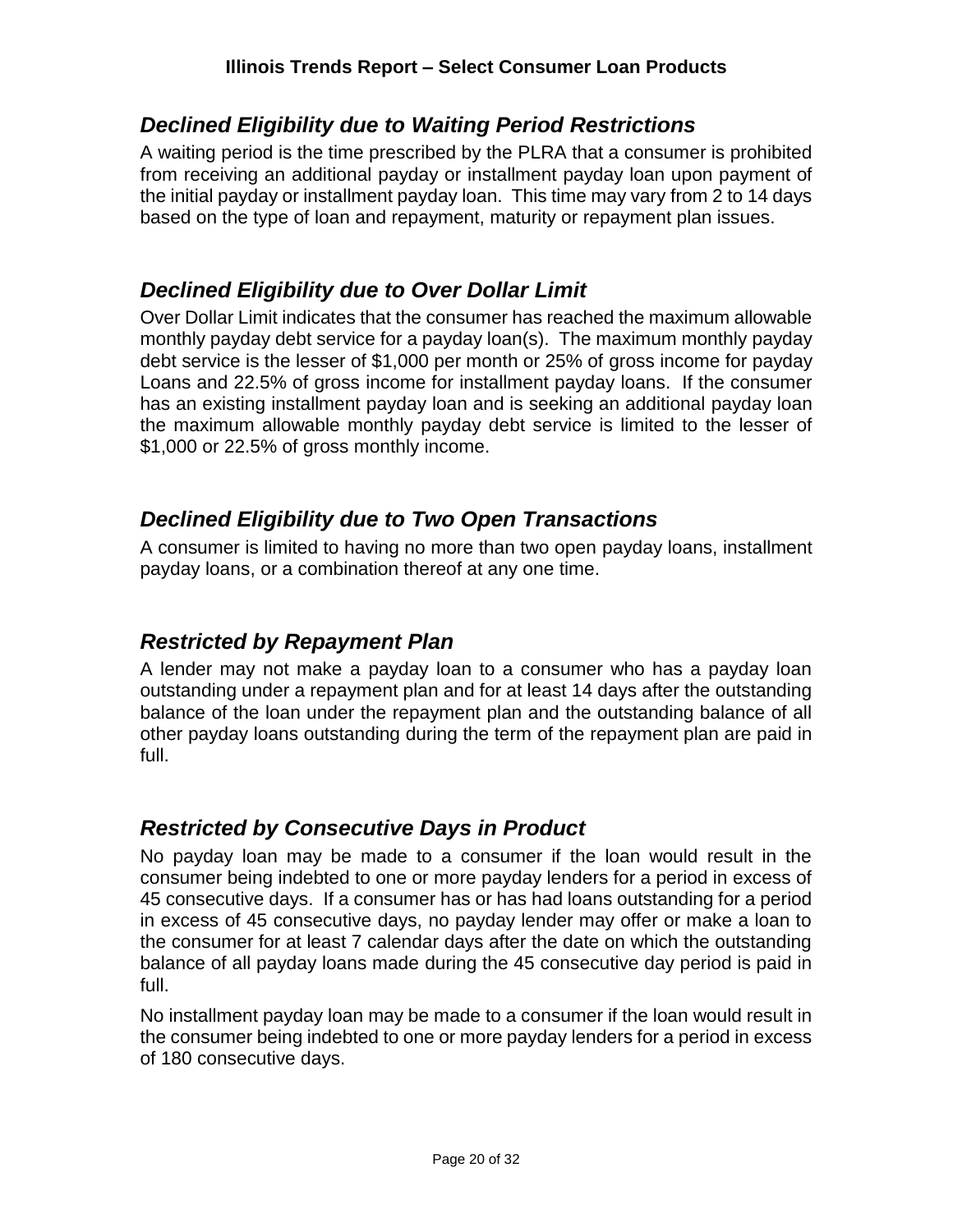### <span id="page-20-0"></span>*Repayment Plans*

 $\overline{a}$ 

The total number of payday loan repayment plans registered during the Reporting Period was approximately 13,472, representing approximately 1.05% of the total payday loan transactions conducted during the Reporting Period.<sup>11</sup>



**Repayment Plan Volume per Year**

When a consumer has or has had one or more payday loans outstanding for 35 consecutive days, any payday loan outstanding on the 35<sup>th</sup> consecutive day shall be payable under the terms of a repayment plan as provided for in the Act. A consumer has until 28 days after the default date of the loan to request a repayment plan. Within 48 hours after the request for a repayment plan is made, the lender must prepare the repayment plan agreement and both parties must execute the agreement.

<sup>&</sup>lt;sup>11</sup> The increase of repayment plans in 2017 was due to the activity of a single online lender.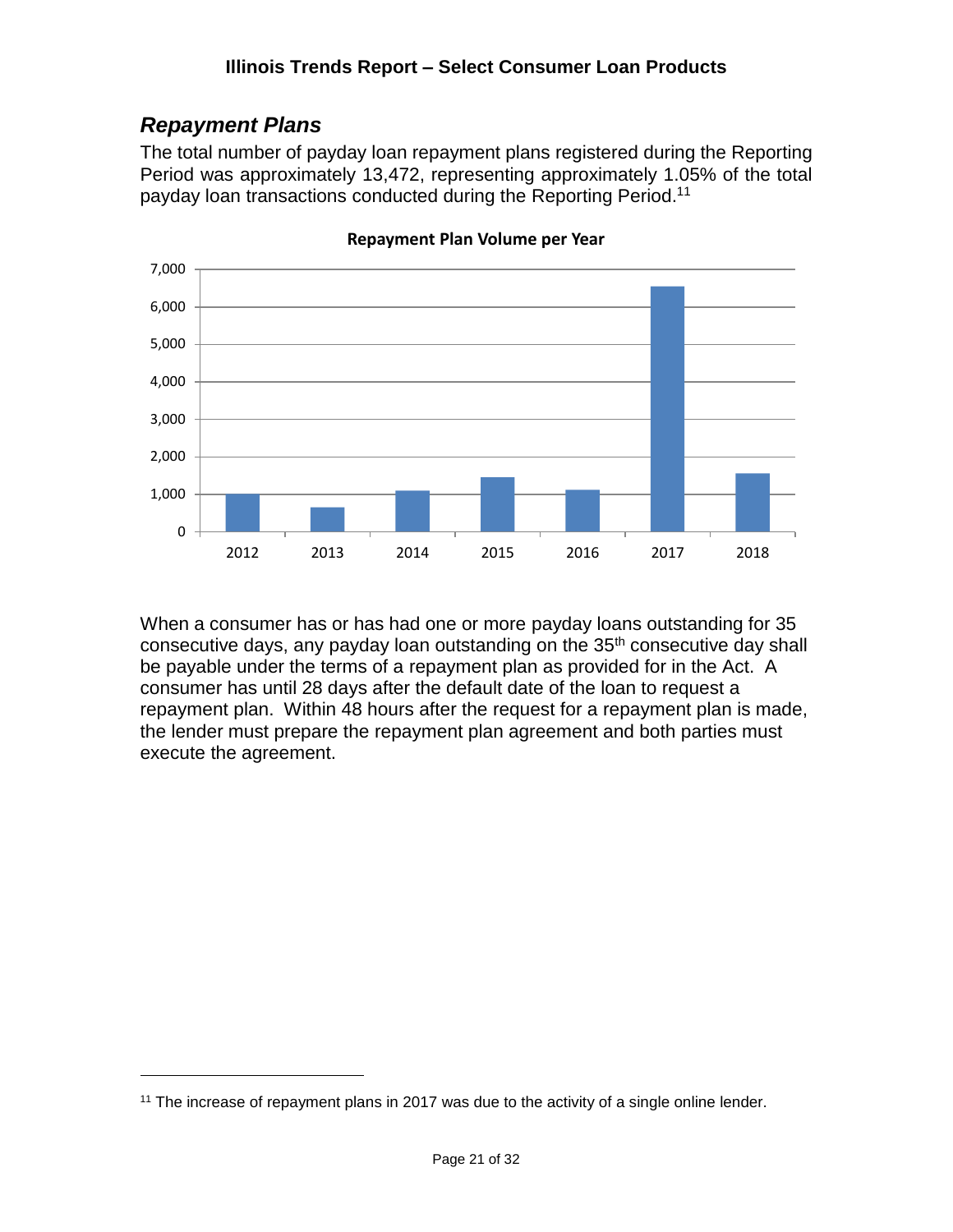### <span id="page-21-0"></span>**Installment Payday Loans**

### <span id="page-21-1"></span>*Installment Payday Loan Consumers*

During the Reporting Period, 672,012 installment payday loan consumers took out 2,663,383 installment payday loans, or an average of 4.0 loans per consumer.

The number of installment payday loan consumers (unique borrowers) in the Reporting Period is as follows:



**Unique IPL Consumers per Year**

The average monthly gross income of Illinois installment payday loan consumers during the Reporting Period was \$2,872.25, or approximately \$34,467 per year.

For the Reporting Period:

- Approximately 54% of installment payday loan consumers earn \$30,000 or less per year.
- Approximately 18% of installment payday loan consumers earn more than \$50,000 per year.
- Approximately 6% of installment payday loan consumers earn more than \$75,000 per year.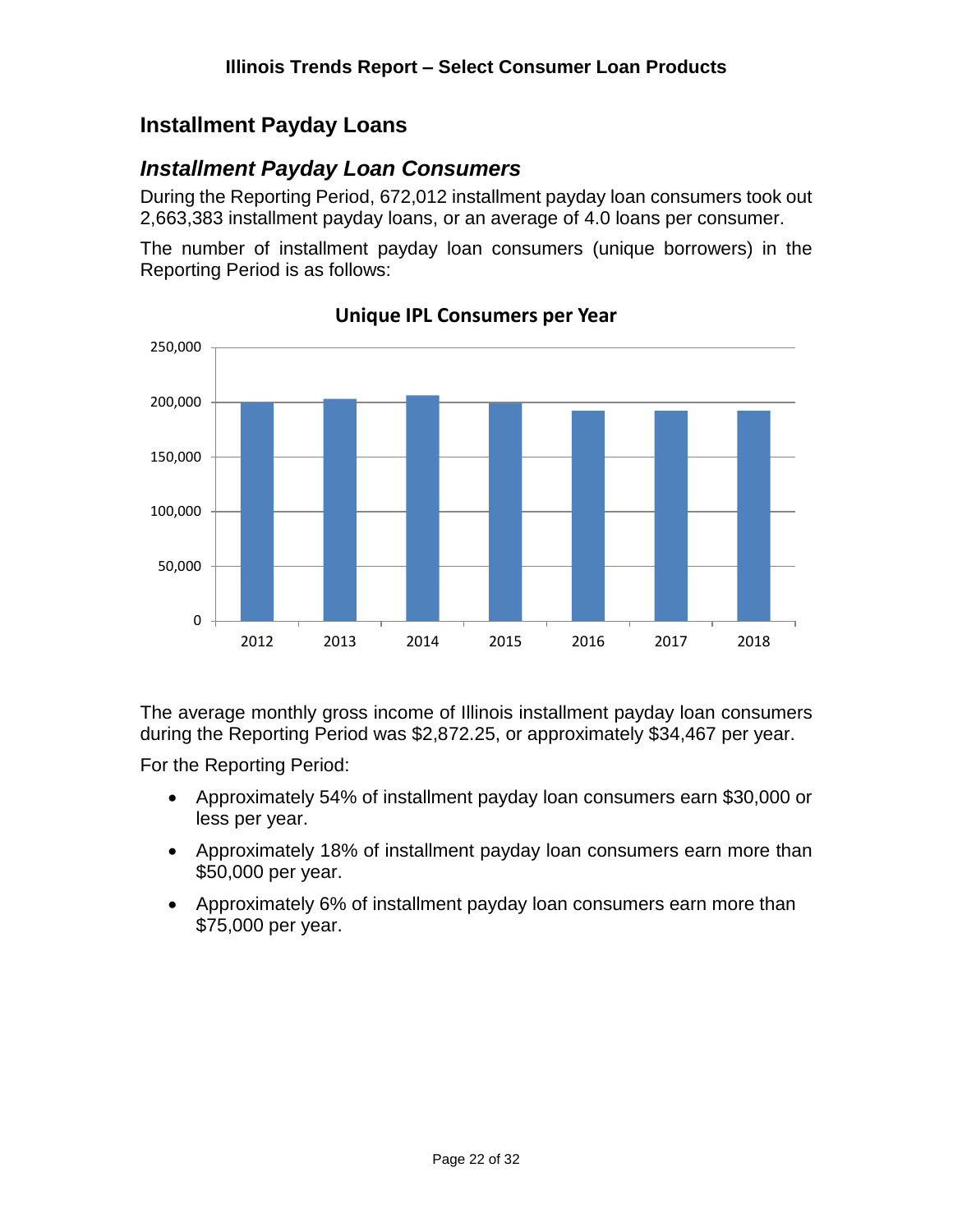### <span id="page-22-0"></span>*Installment Payday Loan Transaction Volume*

Total installment payday loan volume for the Reporting Period was 2,663,383 loans, with a total advance/principal amount of \$1.83 billion.



**IPL Volume per Month**

Installment payday loan volume decreased at an average annual rate of 2.4 percent during the Reporting Period. Annual volume information for each year of the Reporting Period is presented in the following table.

| Year | <b>Transaction</b><br>Count <sup>12</sup> | Change vs.<br><b>Prior Year</b> |
|------|-------------------------------------------|---------------------------------|
| 2012 | 408,407                                   |                                 |
| 2013 | 404,383                                   | $-1.0%$                         |
| 2014 | 404,882                                   | 0.1%                            |
| 2015 | 378,821                                   | $-6.4%$                         |
| 2016 | 362,080                                   | $-4.4%$                         |
| 2017 | 356,240                                   | $-1.6%$                         |
| 2018 | 348,570                                   | $-2.2%$                         |

<sup>12</sup> See FN 2, *supra*, regarding changes in the data from previous reports.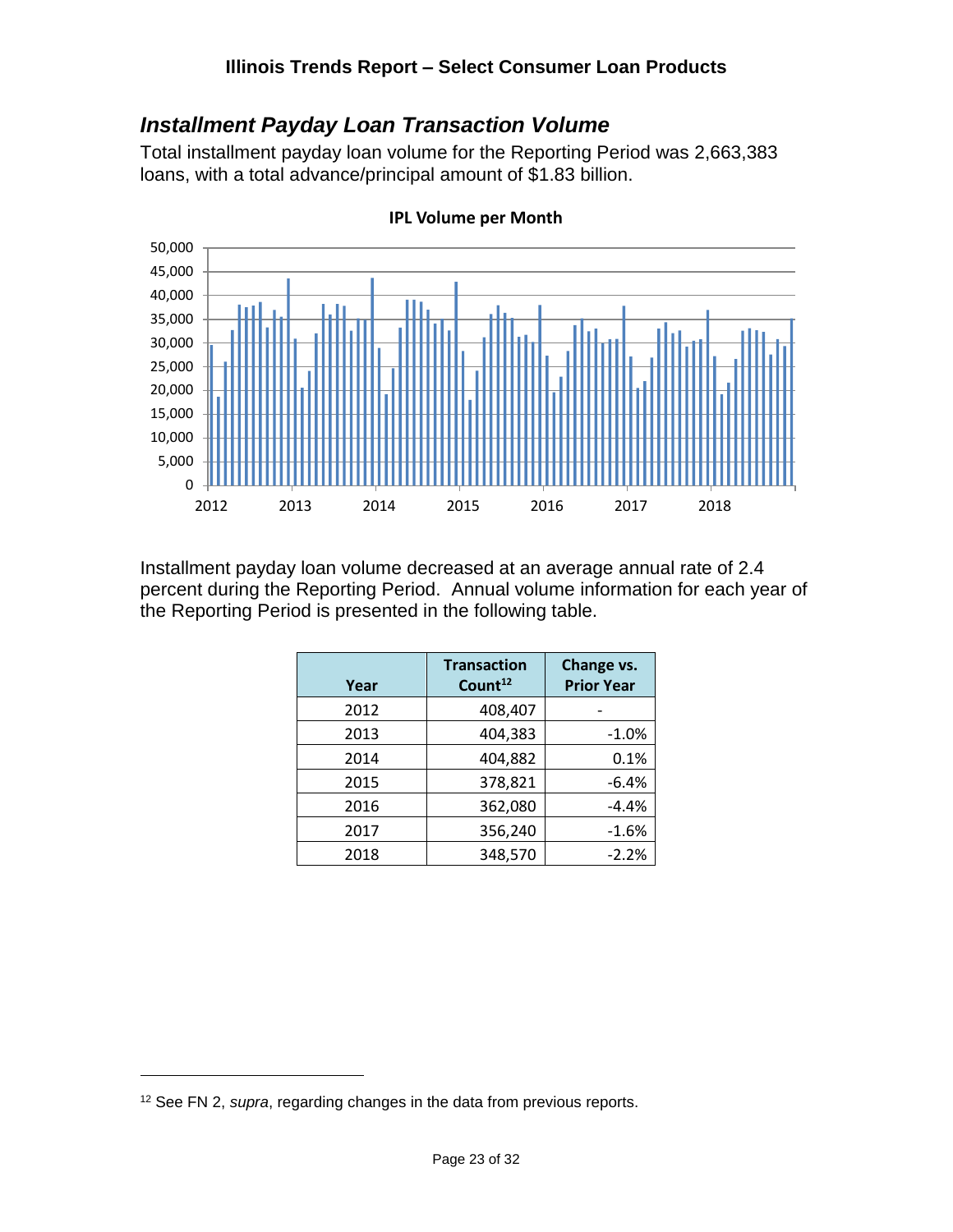### <span id="page-23-0"></span>*IPL Average Term, Advance Amount, and Finance Charge*

As can be seen in the table below, most loans had a term between 161 and 180 days.

|      | % of Loans by Term Range |                 |                 |  |  |  |
|------|--------------------------|-----------------|-----------------|--|--|--|
| Year | 112 to 140 days          | 141 to 160 days | 161 to 180 days |  |  |  |
| 2012 | 13.4%                    | 13.9%           | 72.8%           |  |  |  |
| 2013 | 12.1%                    | 14.3%           | 73.6%           |  |  |  |
| 2014 | 11.1%                    | 14.5%           | 74.4%           |  |  |  |
| 2015 | 10.4%                    | 14.7%           | 75.0%           |  |  |  |
| 2016 | 9.8%                     | 14.7%           | 75.5%           |  |  |  |
| 2017 | 9.8%                     | 14.8%           | 75.4%           |  |  |  |
| 2018 | 9.7%                     | 14.4%           | 75.9%           |  |  |  |

The installment payday loan transactions during the Reporting Period had the following features: average term: 163.2 days; average advance amount: \$685.84; average total fees: \$697.44; and an average APR of 227%.

#### REMAINDER OF THIS PAGE INTENTIONALLY LEFT BLANK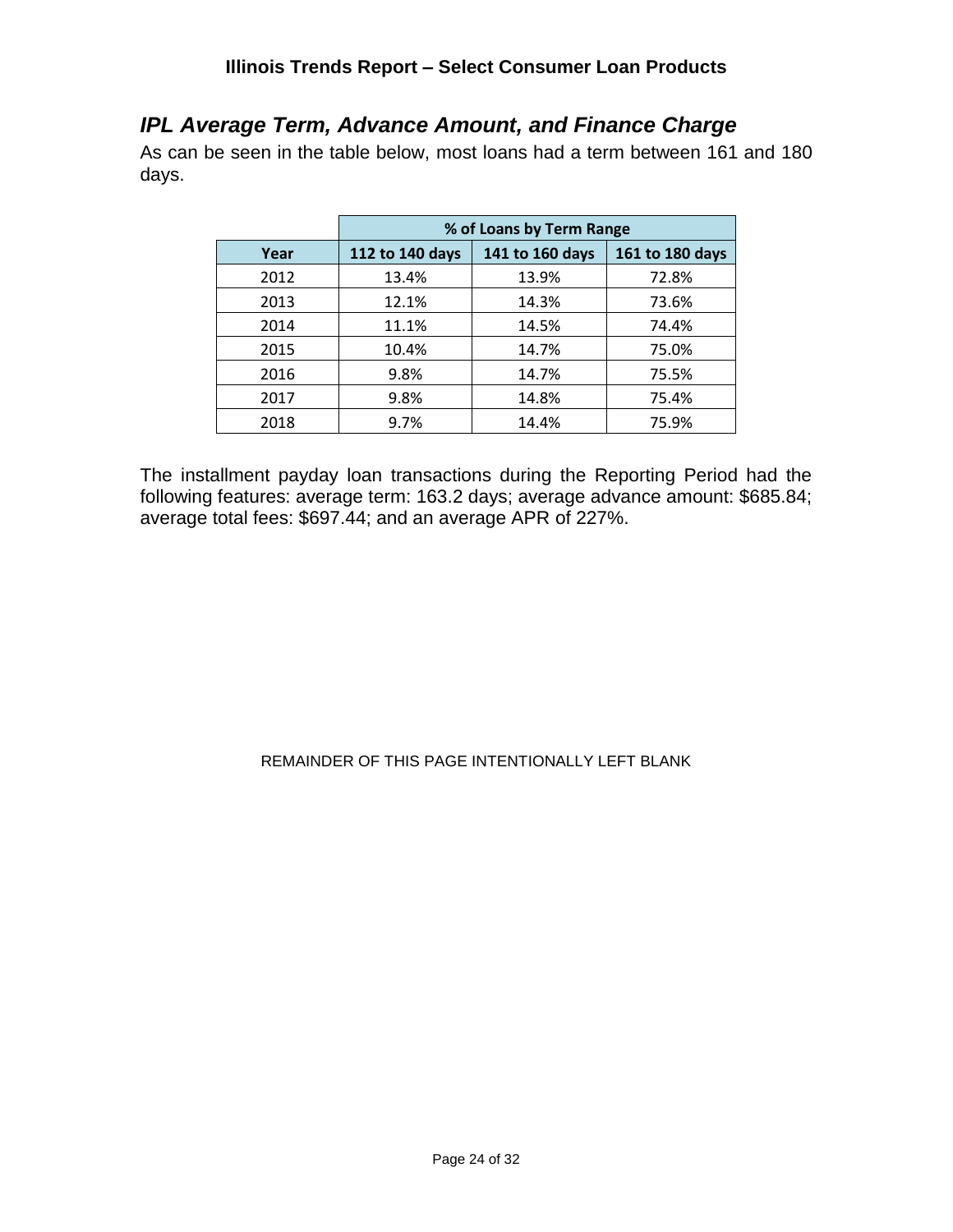### <span id="page-24-0"></span>*Declined Consumer Eligibility Checks*

Declined eligibility checks for installment payday loans averaged approximately 66.6 percent of installment payday loan transaction requests during the Reporting Period. 13



**Declined Eligibility Checks % of IPL Transaction Requests**

<sup>&</sup>lt;sup>13</sup> Data includes multiple declined eligibility checks for the same consumer.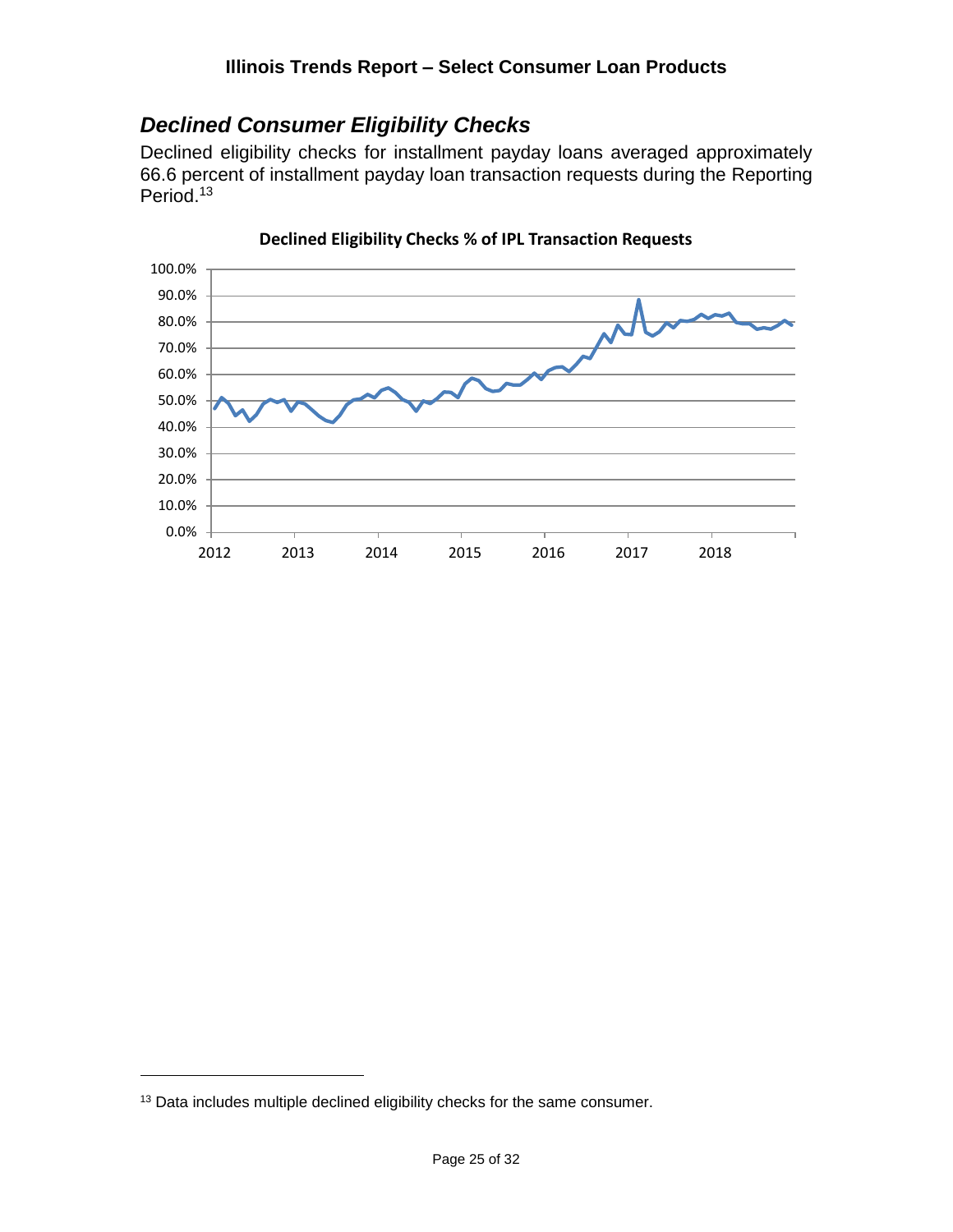### <span id="page-25-0"></span>*Ineligibility for an Installment Payday Loan<sup>14</sup>*

The chart and table below provide annual information about the reasons for declined eligibility during the Reporting Period.

|       |                | <b>Restricted by</b> | <b>Restricted by</b>   |                    |                     |              |              |
|-------|----------------|----------------------|------------------------|--------------------|---------------------|--------------|--------------|
|       | <b>Waiting</b> | Repayment            | <b>Consecutive</b>     | <b>Over Dollar</b> | <b>Two Open</b>     |              |              |
| Year  | Period         | Plan                 | <b>Days in Product</b> | <b>Limit</b>       | <b>Transactions</b> | <b>Other</b> | <b>Total</b> |
| 2012  | 20,323         | 2,042                | 175,569                | 72,731             | 98,570              |              | 369,235      |
| 2013  | 21,379         | 1,709                | 200,529                | 38,415             | 109,156             | 0            | 371,188      |
| 2014  | 20,814         | 2,544                | 228,482                | 37,114             | 134,551             | 0            | 423,505      |
| 2015  | 16,950         | 2,087                | 269,695                | 36,857             | 169,844             |              | 495,433      |
| 2016  | 17,359         | 4,062                | 452,072                | 41,609             | 323,205             | 0            | 838,307      |
| 2017  | 26,314         | 12,666               | 751,807                | 59,291             | 591,351             | 0            | 1,441,429    |
| 2018  | 27,242         | 9,704                | 760,356                | 48.477             | 527,808             | 0            | 1,373,587    |
| Total | 150,381        | 34,814               | 2,838,510              | 334,494            | 1,954,485           |              | 5,312,684    |

### **Total Declined Eligibility Checks by Reason**

#### **Percentage of Total Declined Eligibility Checks by Reason**

|       |                | <b>Restricted by</b> | <b>Restricted by</b>   |                    |                     |              |              |
|-------|----------------|----------------------|------------------------|--------------------|---------------------|--------------|--------------|
|       | <b>Waiting</b> | Repayment            | Consecutive            | <b>Over Dollar</b> | <b>Two Open</b>     |              |              |
| Year  | Period         | Plan                 | <b>Days in Product</b> | Limit              | <b>Transactions</b> | <b>Other</b> | <b>Total</b> |
| 2012  | 5.5%           | 0.6%                 | 47.5%                  | 19.7%              | 26.7%               | 0.0%         | 100.0%       |
| 2013  | 5.8%           | 0.5%                 | 54.0%                  | 10.3%              | 29.4%               | 0.0%         | 100.0%       |
| 2014  | 4.9%           | 0.6%                 | 54.0%                  | 8.8%               | 31.8%               | 0.0%         | 100.0%       |
| 2015  | 3.4%           | 0.4%                 | 54.4%                  | 7.4%               | 34.3%               | 0.0%         | 100.0%       |
| 2016  | 2.1%           | 0.5%                 | 53.9%                  | 5.0%               | 38.6%               | 0.0%         | 100.0%       |
| 2017  | 1.8%           | 0.9%                 | 52.2%                  | 4.1%               | 41.0%               | 0.0%         | 100.0%       |
| 2018  | 2.0%           | 0.7%                 | 55.4%                  | 3.5%               | 38.4%               | 0.0%         | 100.0%       |
| Total | 2.8%           | 0.7%                 | 53.4%                  | 6.3%               | 36.8%               | 0.0%         | 100.0%       |

<sup>14</sup> See explanation of ineligibility categories on page 20 above.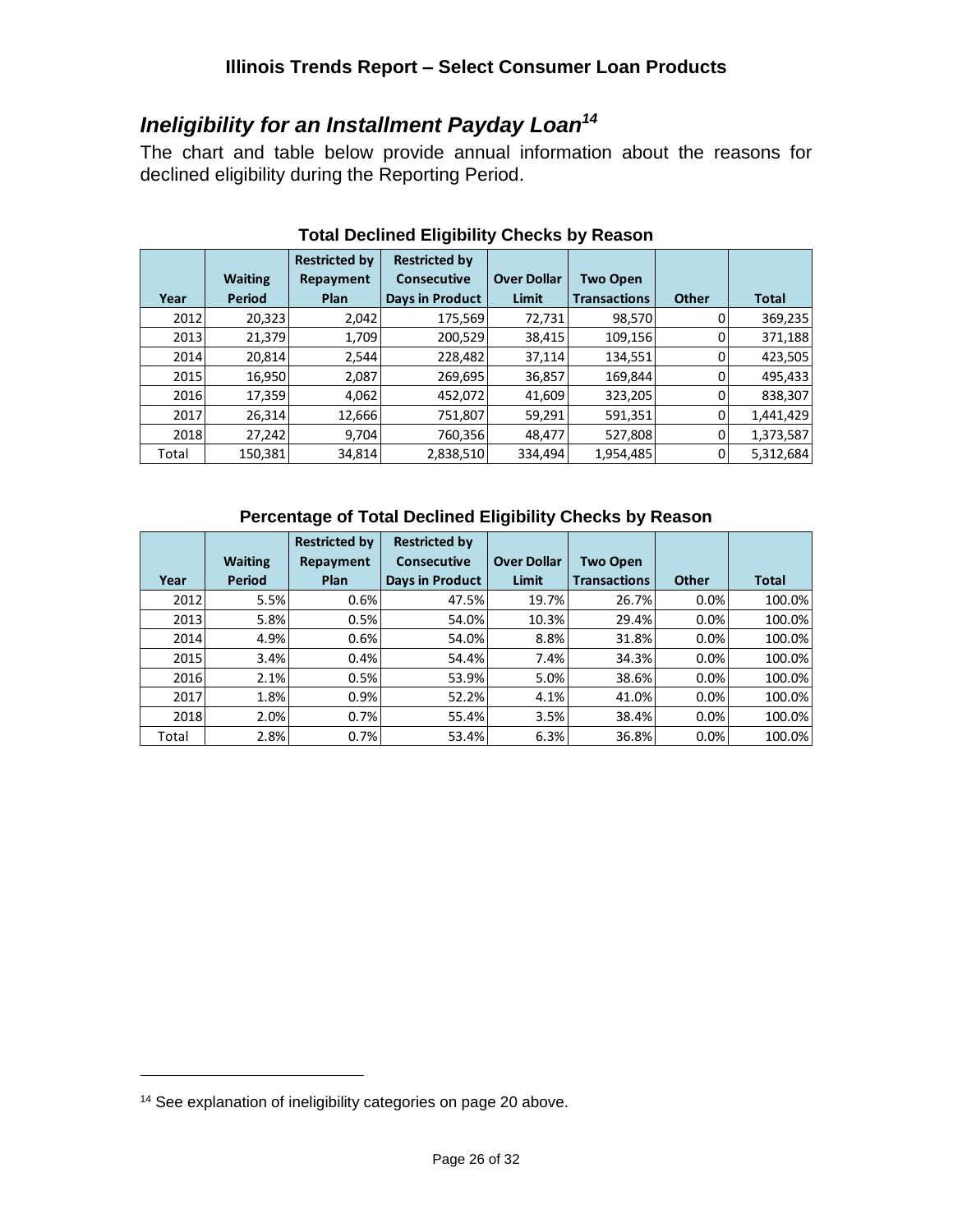### <span id="page-26-0"></span>**Title Loans**

### <span id="page-26-1"></span>*Title Loan Consumers*

During the Reporting Period, 348,686 title loan consumers took out 582,628 title loans, or an average of 1.7 loans per consumer.

The number of title loan consumers (unique borrowers) in the Reporting Period is as follows:



### **Unique Title Loan Consumers per Year**

The average monthly gross income of Illinois title loan consumers during the Reporting Period was \$2,260.34, or approximately \$27,124 per year.

For the Reporting Period:

- Approximately 70% of title loan consumers earn \$30,000 or less per year.
- Approximately 11% of title loan consumers earn more than \$50,000 per year.
- Approximately 4% of title loan consumers earn more than \$75,000 per year.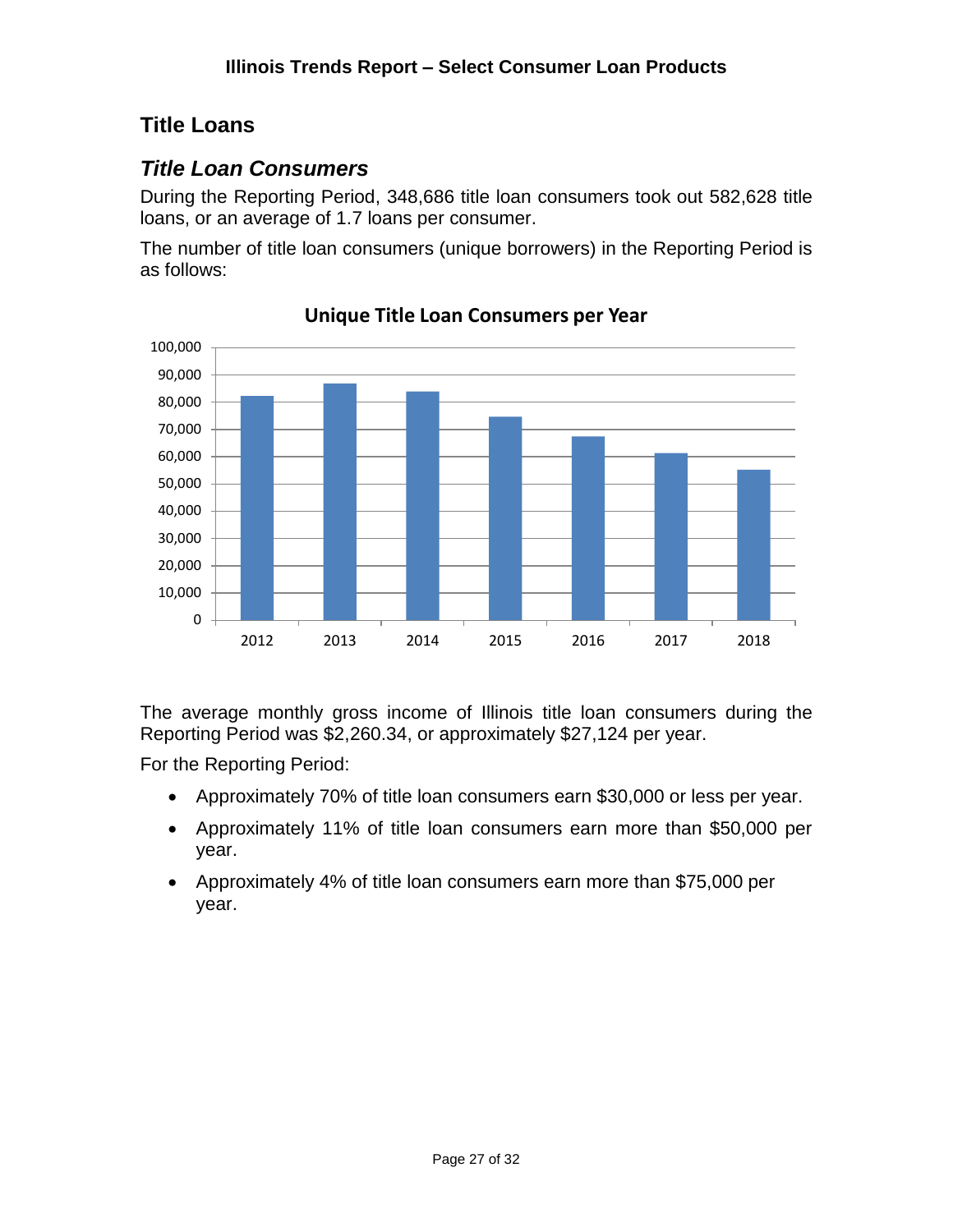### <span id="page-27-0"></span>*Title Loan Transaction Volume*

Total title loan volume for the Reporting Period was 582,628 loans, with a total advance/principal amount of \$658 million.



**Title Loan Volume per Month**

Title loan transaction volume decreased at an average annual rate of 6.1 percent during the Reporting Period. Annual volume information for each year of the Reporting Period is presented in the following table.

| Year | <b>Transaction</b><br>Count <sup>15</sup> | Change vs.<br><b>Prior Year</b> |
|------|-------------------------------------------|---------------------------------|
| 2012 | 96,927                                    |                                 |
| 2013 | 100,358                                   | 3.5%                            |
| 2014 | 96,048                                    | $-4.3%$                         |
| 2015 | 83,829                                    | $-12.7%$                        |
| 2016 | 75,383                                    | $-10.1%$                        |
| 2017 | 68,468                                    | $-9.2%$                         |
| 2018 | 61,615                                    | $-10.0%$                        |

<sup>15</sup> See FN 2, *supra*, regarding changes in the data from previous reports.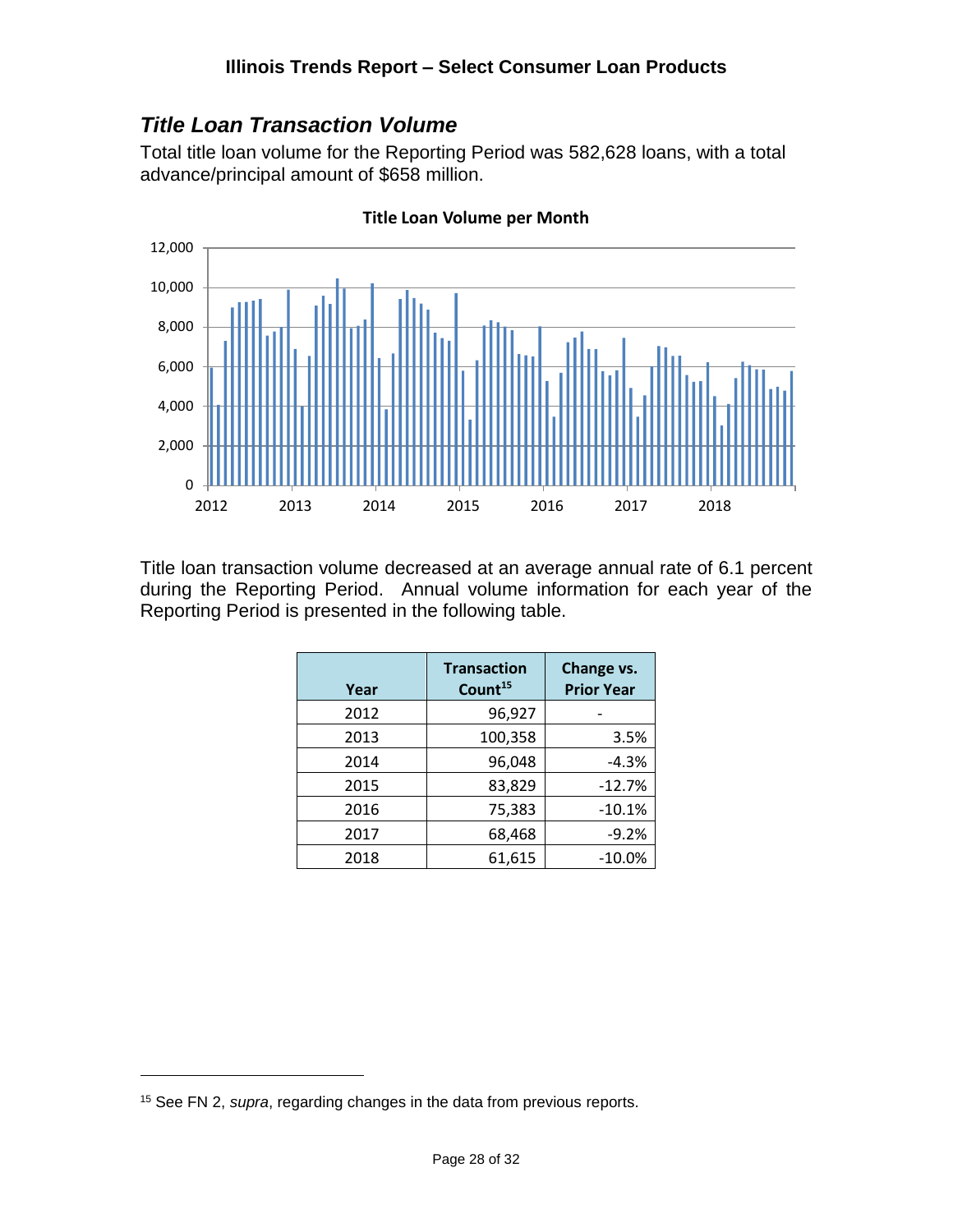|      | % of Loans by Term Range |                 |              |  |
|------|--------------------------|-----------------|--------------|--|
| Year | 1 to 360 days            | 361 to 720 days | $721 + days$ |  |
| 2012 | 18.2%                    | 41.2%           | 40.6%        |  |
| 2013 | 10.6%                    | 30.5%           | 58.9%        |  |
| 2014 | 6.5%                     | 29.8%           | 63.7%        |  |
| 2015 | 6.8%                     | 27.0%           | 66.2%        |  |
| 2016 | 5.9%                     | 23.6%           | 70.5%        |  |
| 2017 | 8.6%                     | 19.0%           | 72.4%        |  |
| 2018 | 5.1%                     | 23.4%           | 71.5%        |  |

### <span id="page-28-0"></span>*Title Loan Average Term, Advance Amount, and Finance Charge*

The title loan transactions during the Reporting Period had the following features: average term: 588.2 days; average advance amount: \$1,128.98; average total fees: \$3,258.53; and an average APR of 179%.

#### REMAINDER OF THIS PAGE INTENTIONALLY LEFT BLANK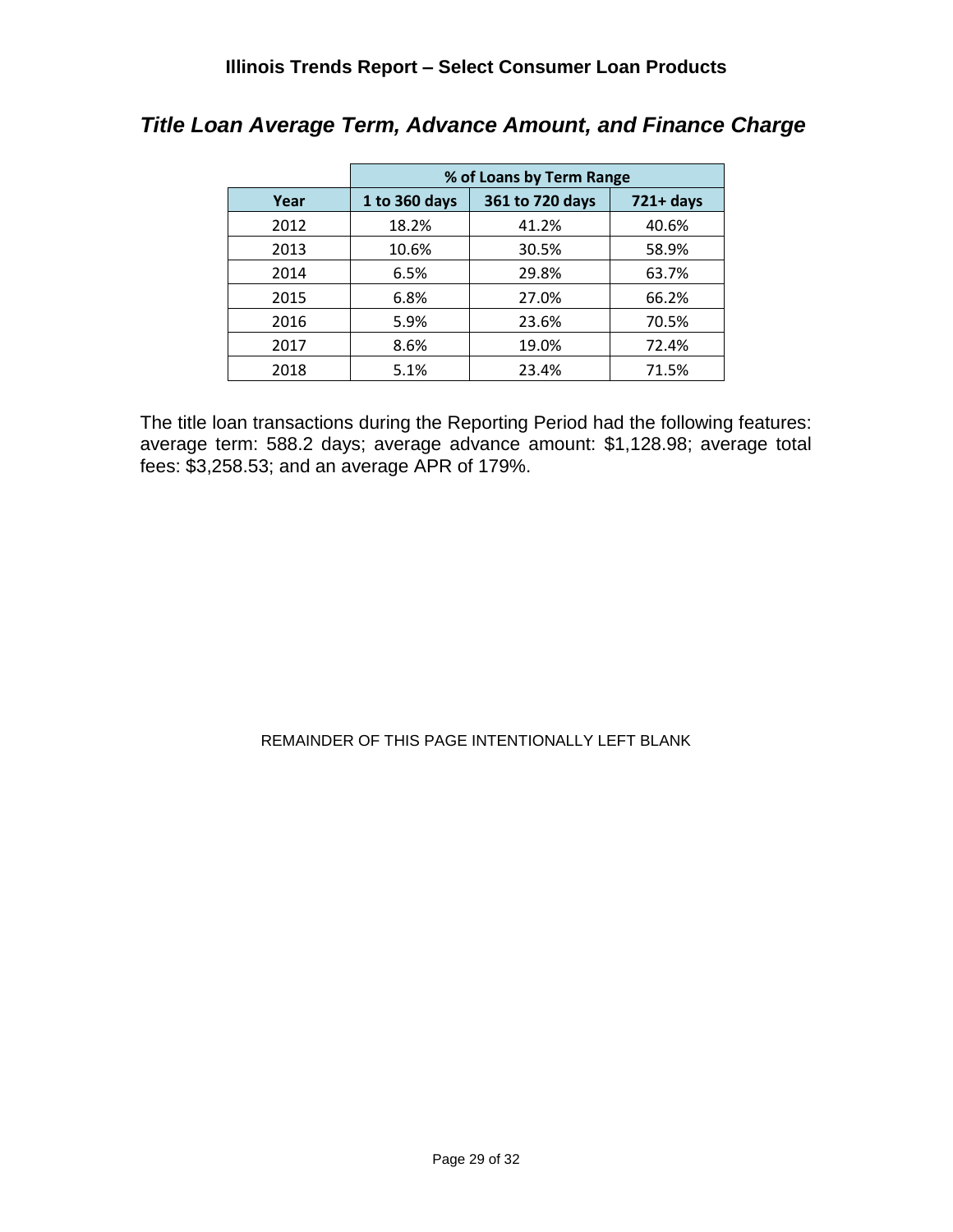### <span id="page-29-0"></span>*Small Consumer* **Loans**

### <span id="page-29-1"></span>*Small Consumer Loan Consumers*

During the Reporting Period, 564,896 small consumer loan consumers took out 3,147,716 small consumer loans, or an average of 5.6 loans per consumer.

The number of small consumer loan consumers (unique borrowers) in the Reporting Period is as follows:



**Unique SCL Consumers per Year**

The average monthly gross income of Illinois small consumer loan consumers during the Reporting Period was \$2,716.43, or approximately \$32,597 per year.

For the Reporting Period:

- Approximately 59% of small consumer loan consumers earn \$30,000 or less per year.
- Approximately 16% of small consumer loan consumers earn more than \$50,000 per year.
- Approximately 6% of small consumer loan consumers earn more than \$75,000 per year.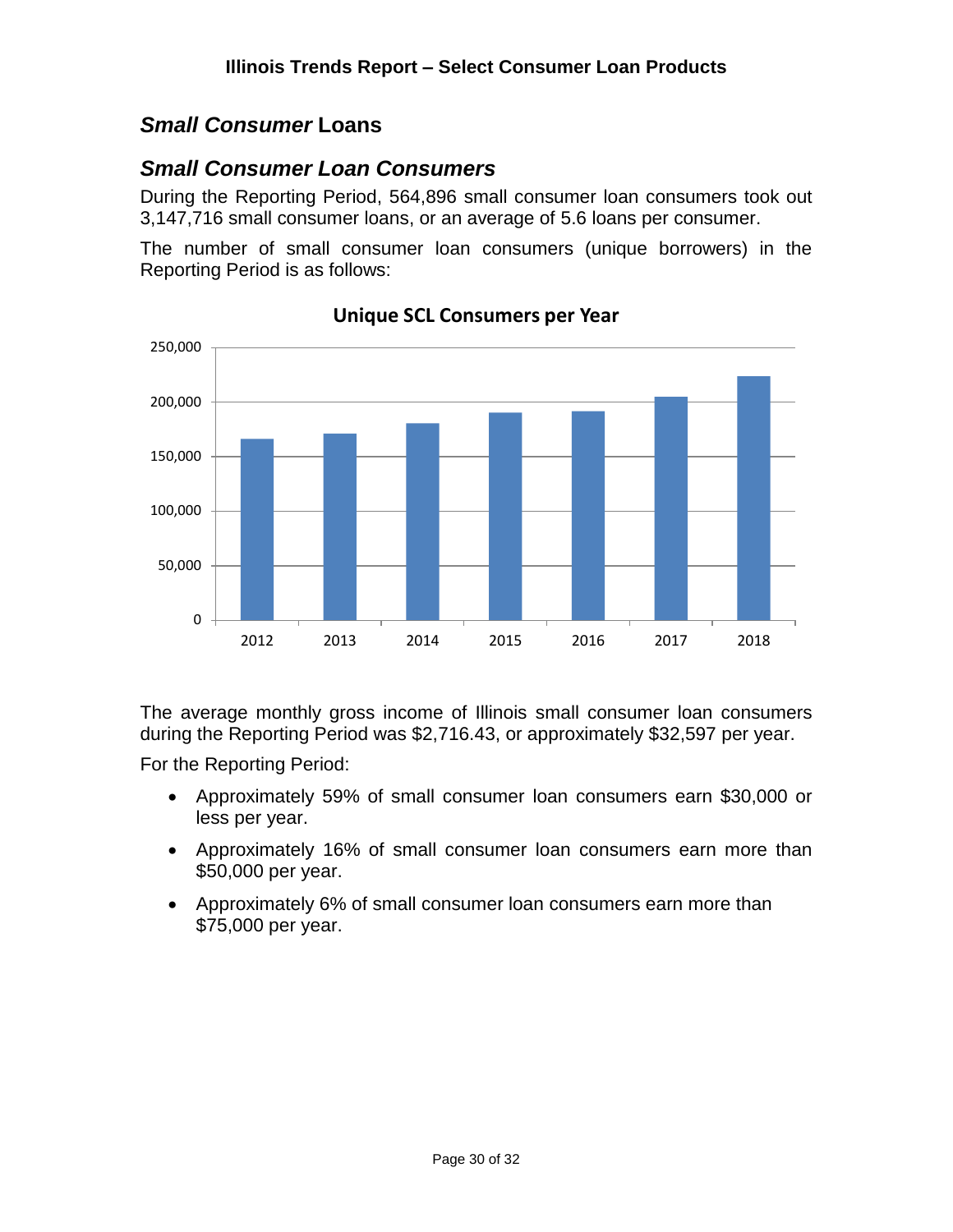### <span id="page-30-0"></span>*Small Consumer Loan Transaction Volume*

Total small consumer loan volume for the Reporting Period was 3,147,716 loans, with a total advance/principal amount of \$2.98 billion.



**SCL Volume per Month**

Small consumer loan volume increased at an average annual rate of 0.7 percent during the Reporting Period. Annual volume information for each year of the Reporting Period is presented in the following table.

| Year | <b>Transaction</b><br>Count <sup>16</sup> | Change vs.<br><b>Prior Year</b> |
|------|-------------------------------------------|---------------------------------|
| 2012 | 447,105                                   |                                 |
| 2013 | 457,113                                   | 2.2%                            |
| 2014 | 434,701                                   | $-4.9%$                         |
| 2015 | 441,569                                   | 1.6%                            |
| 2016 | 442,043                                   | 0.1%                            |
| 2017 | 460,007                                   | 4.1%                            |
| 2018 | 465,178                                   | 1.1%                            |

<sup>16</sup> See FN 2, *supra*, regarding changes in the data from previous reports.